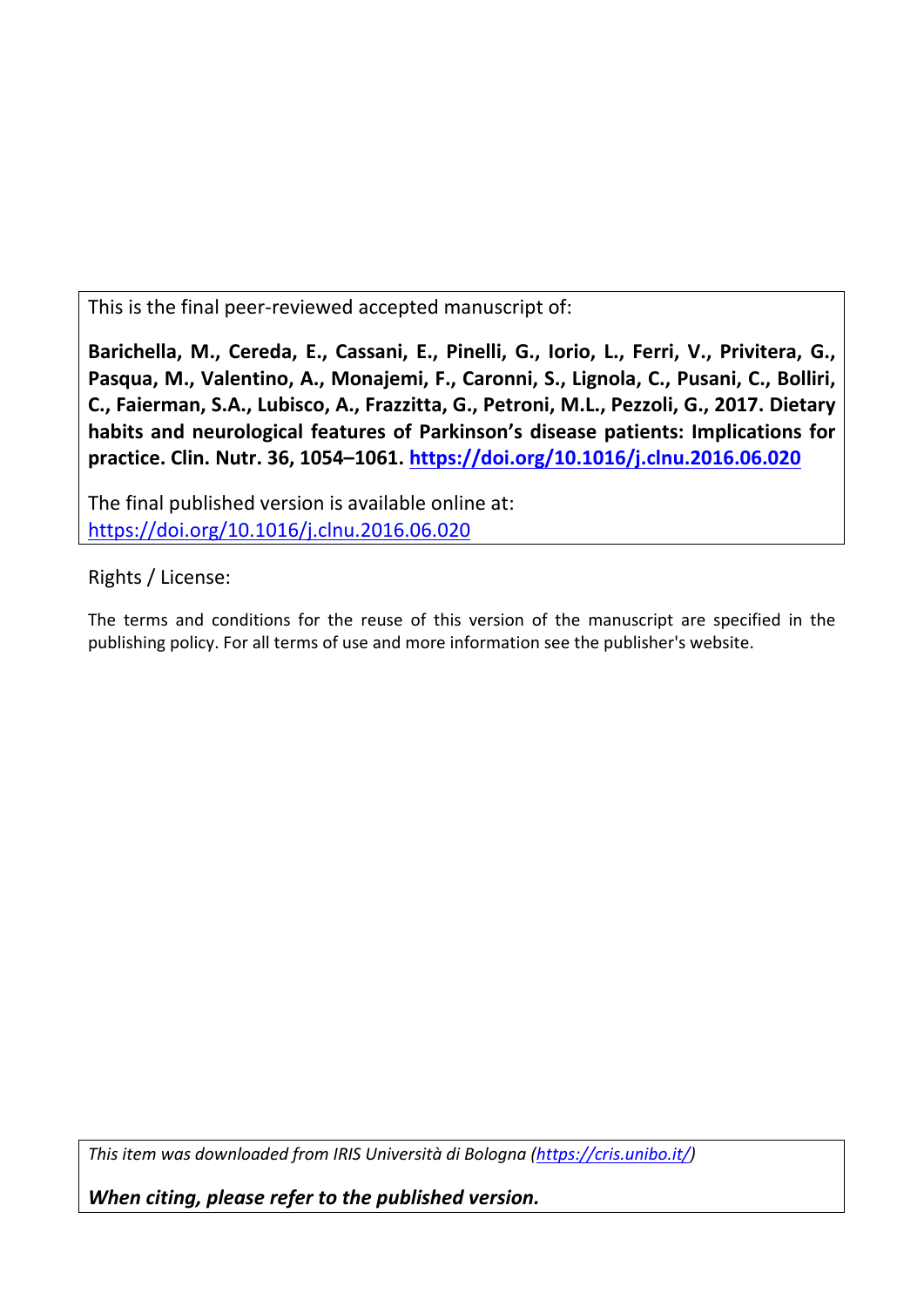# Dietary habits and neurological features of Parkinson's disease patients: Implications for practice

Michel[a](#page-1-0) Barichella <sup>a</sup>, Emanuele Cereda <sup>[b,](#page-1-1) \*</sup>[,](#page-1-0) Erica Cassani <sup>a</sup>, Giovanna Pinelli <sup>a</sup>, Laura Iorio <sup>a</sup>[,](#page-1-0) V[a](#page-1-0)lentina Ferri <sup>a</sup>, Giulia Privitera <sup>a</sup>, Marianna Pasqua <sup>a</sup>, Angela V[a](#page-1-0)lentino <sup>a</sup>[,](#page-1-0) Fatemeh Monajemi <sup>a</sup>, Serena Caronni <sup>a</sup>, Caterina Lignola <sup>a</sup>, Chi[a](#page-1-0)ra Pusani<sup>a</sup>, Carlotta Bolliri<sup>a</sup>, Samanta A. Faierman<sup>a</sup>, Alessandro Lubisco <sup>[c](#page-1-2)</sup>, Giuseppe Fr[a](#page-1-0)zzitta <sup>d</sup>, Maria L. Petroni <sup>e</sup>, Gianni Pezzoli <sup>a</sup>

<span id="page-1-0"></span><sup>a</sup> *Parkinson Institute, ASST G.Pini-CTO, ex ICP, Milan, Italy*

<span id="page-1-1"></span><sup>b</sup> *Nutrition and Dietetics Service, Fondazione IRCCS Policlinico San Matteo, Pavia, Italy*

<span id="page-1-2"></span><sup>c</sup> *Department of Statistical Sciences* "*P. Fortunati*"*, University of Bologna, Bologna, Italy*

<span id="page-1-3"></span><sup>d</sup> *Department of Parkinson Disease Rehabilitation, Moriggia-Pelascini Hospital, Gravedona ed Uniti, Fondazione Europea Ricerca Biomedica (FERB),*

<span id="page-1-4"></span>"*S.Isidoro*" *Hospital, Trescore Balneario, Italy*

<sup>e</sup> *Department of Functional Rehabilitation,* "*Sol et Salus*" *Hospital, Torre Pedrera, Rimini, Italy*

\* Corresponding author. Fondazione IRCCS Policlinico San Matteo, Viale Golgi 19, 27100 Pavia, Italy. Tel.: þ39 0382 501615; fax: þ39 0382 502801.

E-mail address: e.cereda@smatteo.pv.it (E. Cereda).

#### **Summary**

Background & aims: Parkinson's disease (PD) patients can benefit considerably from appropriate nutritional care, particularly from diet. However, there is limited evidence on the eating habits of PD patients and their relationship with the features of the disease.

Methods: We conducted a large case-control study. Consecutive PD patients (N % 600) receiving systematic nutritional care and healthy controls (N ¼ 600) matched (1:1) for age, gender, education, physical activity level and residence were studied using a 66-item food frequency questionnaire. The relationship between dietary habits and the following features of PD were investigated in patients: body weight, energy balance, constipation, and levodopa therapy (dose) and its related motor complications.

Results: PD patients had lower BMI and reported higher food intake than controls. BMI was found to be inversely associated with disease duration and severity, and levodopa-related motor complications, whereas energy intake was positively associated with these variables. An increase in protein intake by 10 g over physiological requirements (0.8 g/kg/day) corresponded to a mean increase in levodopa dose of 0.7 mg/kg/day. Constipation was also associated with higher levodopa requirements. Finally, protein intake and its distribution throughout the day influenced levodoparelated motor complications. Conclusion: The management of protein intake and the treatment of constipation should be considered to be an integral part of the care of PD patients. Attention should always be focused on energy intake also. This would result in the maintenance of nutritional status, the optimization of levodopa-therapy and the minimization of its related motor complications.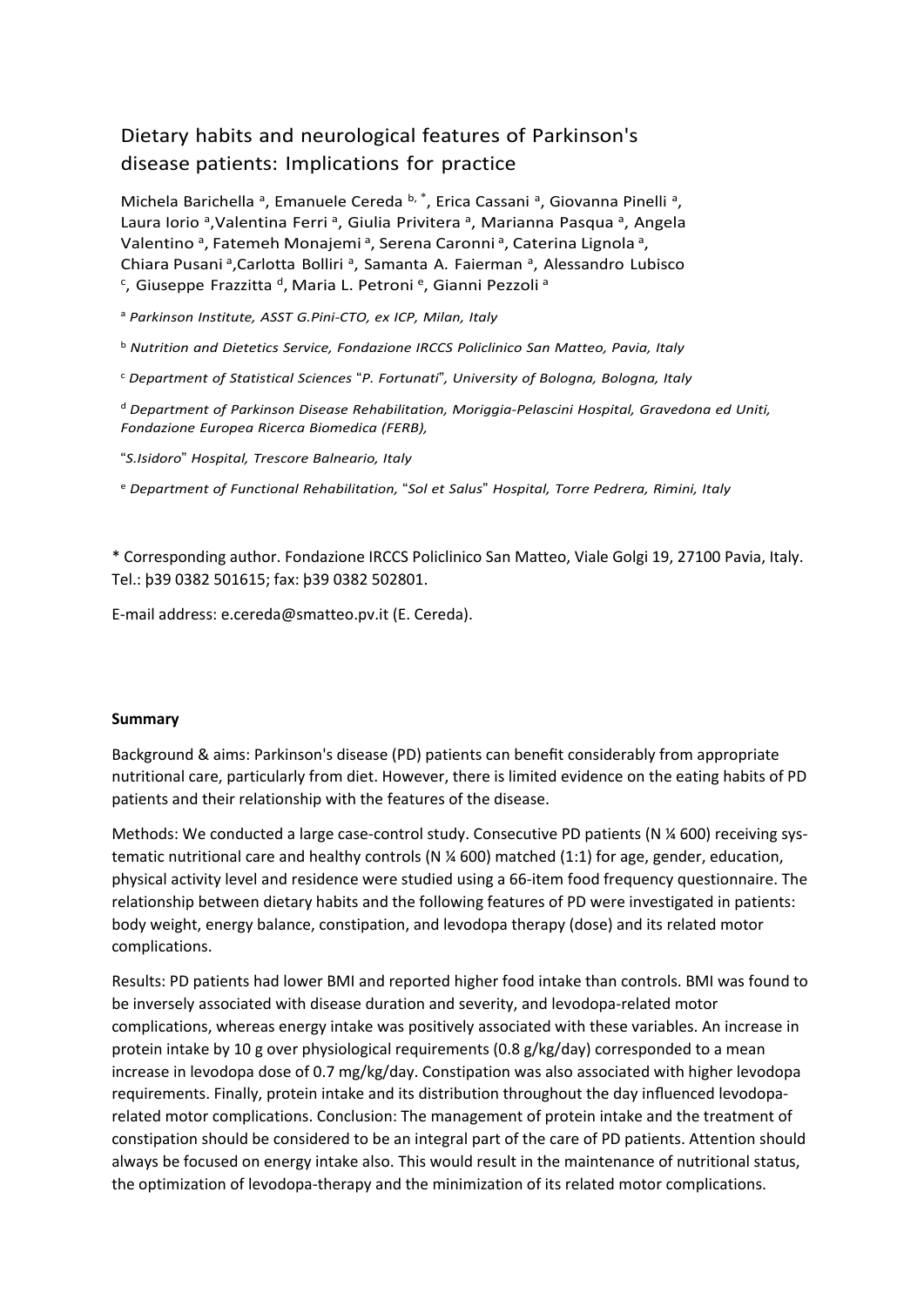#### **Introduction**

Nutritional assessment and dietary therapy have an important role to play in the integrated management of PD [1]. First of all, calorie intake should be verified. Indeed, body weight changes have been recorded throughout the course of the disease and are related to its duration. Weight loss can occur before the clinical diagnosis of the disease, before onset of symptoms [2]. Then, during the first years after onset of symptoms, body weight usually increases, probably on account of a reduction in motor function and/or the voracity that is sometimes induced by treatment with levodopa and dopamine agonists [1,3]. On the contrary, during the advanced stages of the disease, progressive body weight loss occurs, probably on account of the increase in energy expenditure produced mainly by muscle hypertonia and any dyskinesias [1,3-5]. In some patients calorie-rich food supplements may be required to counteract body weight loss, meeting calorie requirements [6]. An indirect demonstration that dyskinesias have an important role to play in energy consumption is the body weight gain that occurs in patients who undergo deep brain stimulation (DBS), which reduces motor fluctuations [7]. However, the specific mechanisms underlying changes in body weight after DBS have yet to be determined, as an association between weight gain and the reduction in motor symptoms has not always been reported [8,9] and the reduction in dyskinesias may be just one of the factors involved.

Regarding the intake of macronutrients, amino acids (especiallythe neutral ones) introduced with food compete with levodopa for intestinal absorption and transport through the blood brain barrier, reducing its bioavailability [1,10,11]. To optimize the effect of levodopa, especially as the diseases progress and motor fluctuations appear, PD patients should be advised to follow a protein redistribution diet i.e. protein restriction at breakfast and at lunch followed by unrestricted protein consumption at dinner, which is to include a second main course with meat, poultry or fish [1,10-12]. The objective of this redistribution is to meet daily protein requirements, which should be 0.8-1.0 g/kg of body weight [10,13]. In some patients the consumption of special foods devoid of protein at lunch may be required to reduce the amount of protein introduced and competition with pharmacological therapy [4,14,15]. Regarding micronutrients, PD patients have been found to lack vitamin D (low concentrations in plasma). The deficiency of this vitamin appears to be greater in PD patients than in the healthy population [16].

Moreover, dietary therapy is a strategy designed to counteract non motor symptoms of nutritional interest [1]. About 60% of PD patients suffer from constipation, making a high fiber diet associated with correct hydration essential [1,17-19]. For all these rea- sons, the diet of PD patients should be monitored. Studies on the dietary habits of PD patients may provide data of considerable interest. To date such studies have been performed only on small samples of patients [20,21]. The objective of our work was to describe the dietary habits of a large sample of Italian PD patients in a casecontrol study, using a freeware investigational software and assessing the association with the neurological features of the patient. In particular, attention was focused on the following issues: body weight and energy balance throughout the course of the disease, constipation and the relationship among protein intake, levodopa therapy and its related motor complications.

#### **Materials and methods**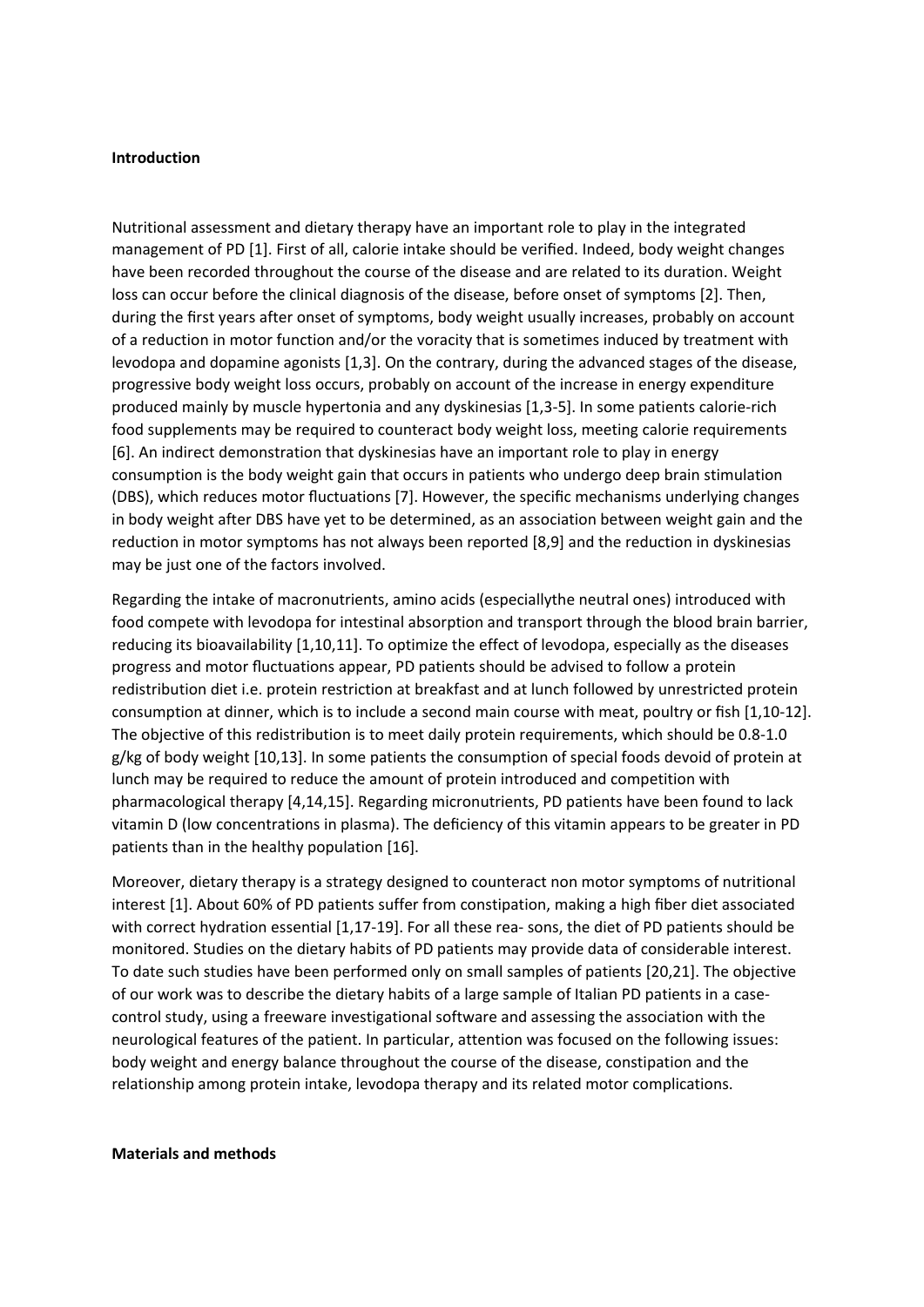Study population (patients and controls)

We conducted a large, observational case-control study (January-September 2015). Dietary habits and lifestyle of patients suffering from idiopathic Parkinson's disease (PD) [22] and with normal cognitive functions (MMSE > 24 points) were the subject of this study. PD patients consecutively attending the out-patient clinic of the Parkinson Institute (ASST G. Pini-CTO, ex ICP, Milan, Italy) and coming from all Regions of Italy were considered eligible for inclusion. The Parkinson Institute is located in Lombardy, the most populated Region of Italy (total inhabitants: 10 003 419, www.demo.istat.it [accessed 18th January 2016]). At this Institute nutritional care is provided routinely and all patients receive specific dietary advice for the management of any issue that may benefit from it. The anthropometric parameters and dietary habits of the patients were then compared with those of a control group matched  $(1:1)$  by gender, age  $(\pm 1$  year), physical activity level (major intensity levels e please see below) and geographical area (province of residence). Controls had to be cognitively intact and were selected among all the people in the electronic database of the "ON-GP" free online software, developed by the Grana Padano Observatory (OGP) [23,24]. Controls were selected among the spouses of the patients included or people accompanying them (community healthy controls) and patients attending the same hospital for other minor health reasons (hospital controls with minor neurologic, orthopedic, dermatologic or ophthalmologic disorders). Subjects and patients reporting the use of any type of dietary supplement and/or receiving artificial nutritional support were excluded. All the subjects recruited provided their informed consent to the study. The study was approved by the local Ethics Committee.

# Assessments

On the same day, PD patients and controls underwent the following assessments:

1. Anthropometry e Anthropometric data were collected by well- trained dieticians in agreement with WHO indications [25]. Particularly, body weight and height were measured using the same portable calibrated flat scale provided with a telescopic vertical steel stadiometer (Wunder, Italy), while waist circumference was measured through plastic flexible tapes at the narrowest point between the lowest rib and the iliac crest.

2. Dietary habits e Dietary habits were investigated with a semi- quantitative 66-item Food Frequency Questionnaire (FFQ) [23,24], with the objective of assessing the frequency of consumption of the main food groups and drinks over the last 12 months. Trained dieticians completed the questionnaire by interviewing patients directly (with the aid of caregivers whenever necessary to avoid missing items). 24-hour dietary recall associated with the use of a food atlas was also considered for consistency of portion size and to confirm adherence to a protein redistribution diet (PRD). PRD was defined as protein restriction (no high-protein food sources) at breakfast and at lunch followed by unrestricted protein consumption at dinner (second main course with meat, poultry or fish) [10] for 5 days or more per week. The online "ON-GP" Software freeware was used for the assessment [23,24] and daily calorie, macronutrient, micronutrient and fluid intakes were calculated using the Italian Food Composition Tables [26]. In this way any excesses and/or deficiencies were highlighted. Based on the data processed, the software enabled us to print a report containing personalized advice to give the patient. This software is also able to collect the following information: gender; age; geographical area (residence), level of education and type of occupation; anthropometric data (body weight, height, BMI, and waist circumference); time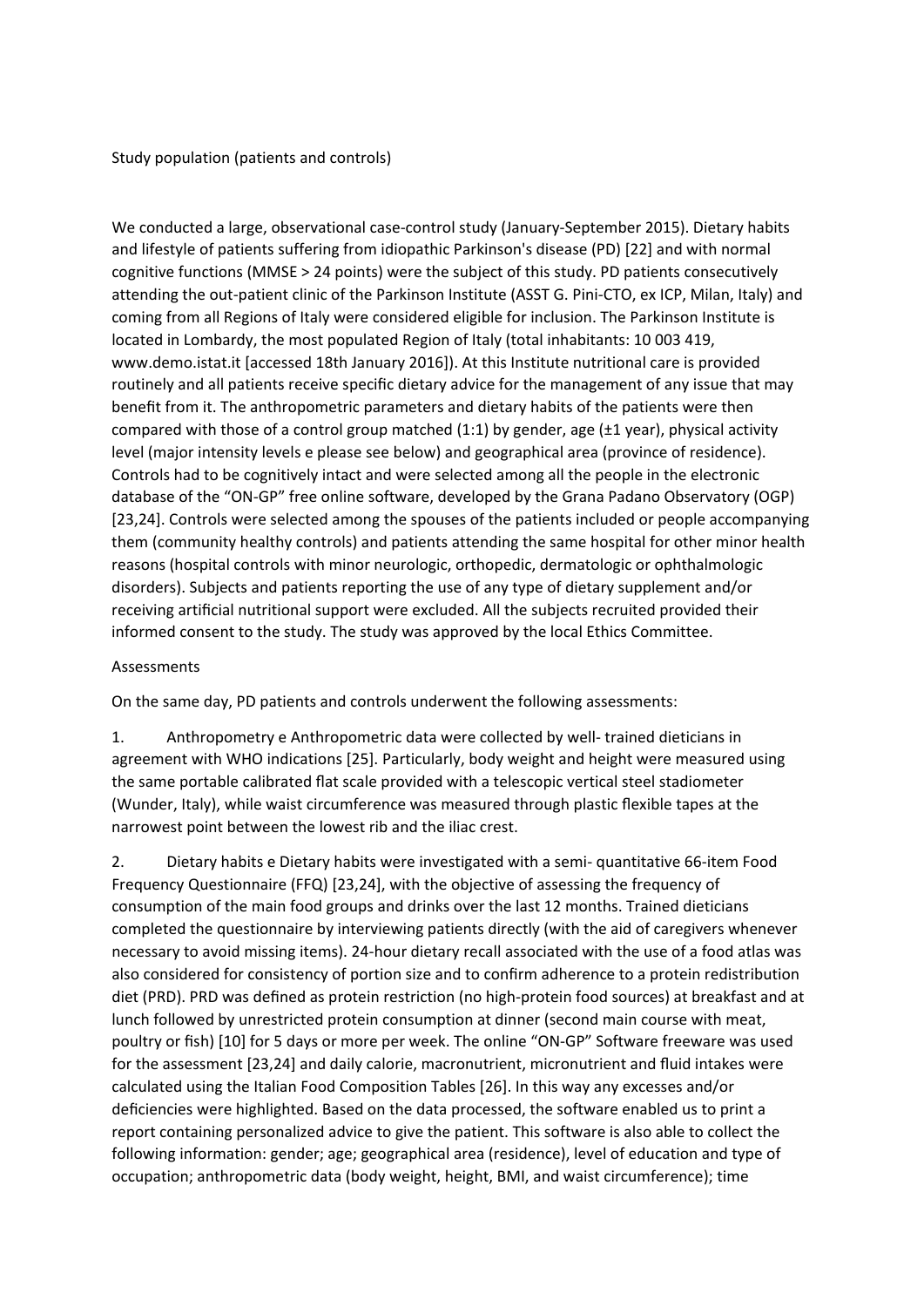dedicated to household chores, free time dedicated to sedentary hobbies and physical activity. Based on information related to hours of sleep, as well as to the duration and the types of occupation and recreational activities, which are linked to specific (tabulated) energy costs per minute [27], it was possible to calculate the total energy cost of each task. The sum of these energy costs and resting energy expenditure (REE) e according to the HarriseBenedict equations [28] e enabled the calculation of total daily energy expenditure (TDEE). The mean of seven days was considered in the analysis. Therefore, the physical activity level (PAL) was expressed as the ratio of TDEE and REE and was grouped into major intensity levels ac- cording to age and gender (Supplementary Table 1).

Bowel habits e Presence of constipation was diagnosed according to Rome-III criteria [29]. PD features e Furthermore, the following clinical information was collected for all PD patients: duration of disease, Unified Parkinson Disease Rating Scale (UPDRS) from part I to part IV [30], disease severity (Hoehn and Yahr [HY] staging system) [31] and the daily dose of pharmacological therapy with levodopa (mg/day and mg/kg/day). In addition, the single items of UPDRS part IV were used to calculate subscores indicative of complications of therapy: dyskinesias (sum of items 32-to-35) and fluctuations, namely OFF periods (loss of efficacy of dopaminergic therapy resulting in the exacerbation of motor symp- toms; sum of items 36-to-39) [30,32].

# Statistical analysis

All analyses were performed using the SPSS 23.0 for Windows (SPSS Inc., Chicago, Illinois). All statistical tests were two-tailed, and a P-value < 0.05 was assumed to be statistically significant. Between-group comparisons related to continuous variables were performed using the Student's ttest (between two groups) and ANOVA (among multiple groups). Particularly, a paired t-test was used for comparisons between patients and matched controls, while in the other cases an unpaired t-test was adopted. Categorical variables were analyzed by Fisher's exact test. First, demographic and nutritional features, and dietary habits were compared be- tween PD patients and controls. Then, the characteristics of patients were compared across tertiles of disease duration, and by constipation, and adherence to protein redistribution diet. The strength of associations among nutritional status, disease duration, energy balance (difference between energy intake and TDEE) and motor complications (UPDRS dyskinesias and OFF-state scores) in patients receiving levodopa therapy were investigated using partial correlation models adjusted for sex, age and the use of dopamine agonists. Finally, linear regression analysis was conducted to quantify the association of independent non collinear variables with daily levodopa dose. No specific sample size calculation was conducted for the present study.

#### **Results**

A total of 600 PD patients (males, 53.8%) and 600 controls (taken from community, 69%) were interviewed. Demographic, clinical, anthropometric and nutritional features of the study population (patients and controls) are reported in Table 1. PD patients weighed less and had lower BMI than controls (Fig. 1), although their abdominal fat was similar. However, despite lower REE and TDEE, the calorie intake of PD patients was higher. Except for alcohol consumption, the total calorie, macronutrient and micronutrient intakes of PD patients were higher than the corresponding intakes of controls. In particular, mean daily protein intake was 1.0 g/kg in controls vs 1.2 g/kg in PD patients (P < 0.001). Moreover, lower coffee and tea consumption in PD patients was confirmed (55 ± 47 vs.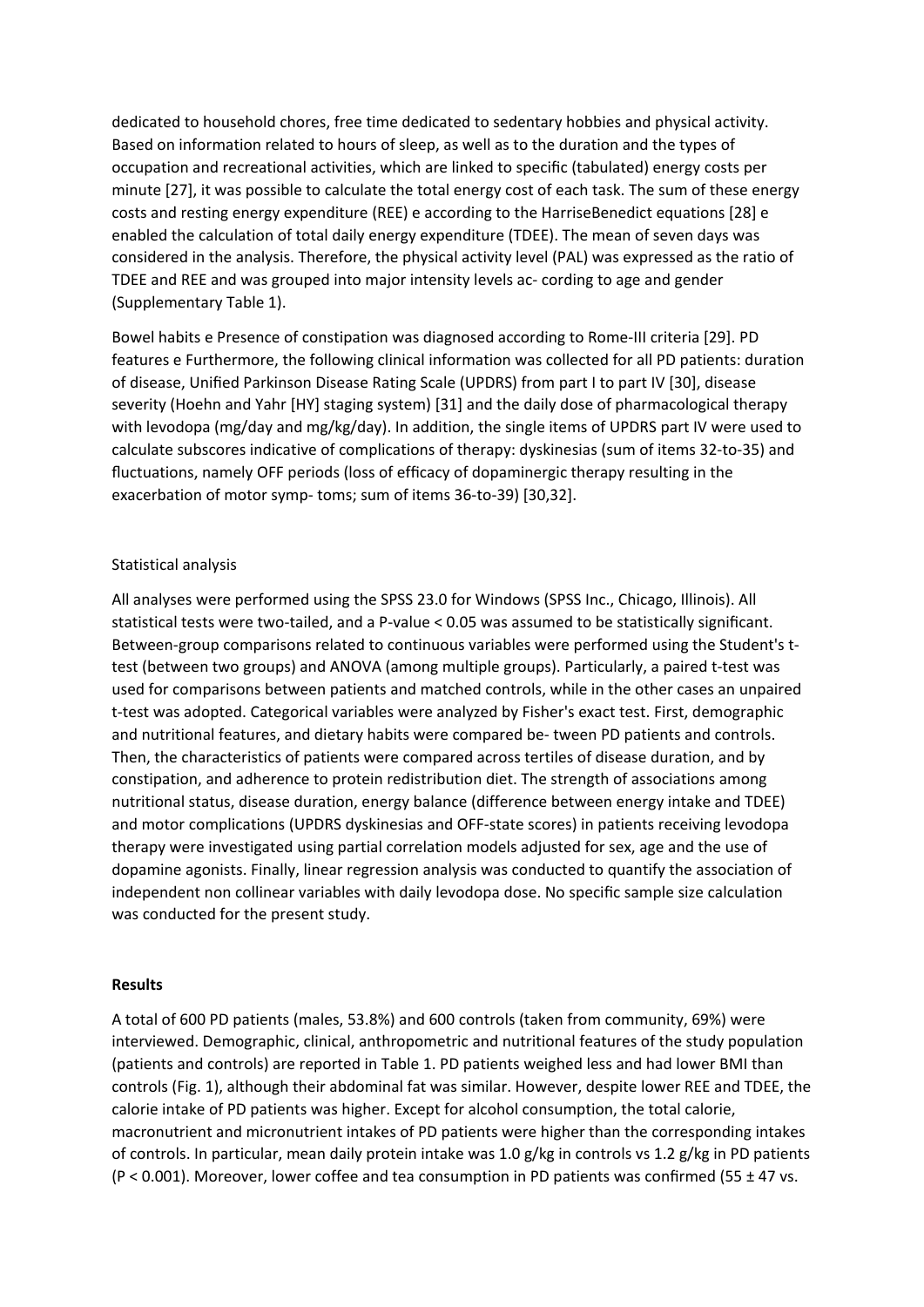70 ± 50 g/day [P < 0.001]; tea, 87 ± 141 vs. 108 ± 130 g/day [P 0.009]). We also observed that patients who were taking dopamine agonists had a higher calorie intake (34.4 ± 11.1 vs.

32.1 ± 10.3 kcal/kg/day; P 0.009) notwithstanding similar BMI (26.1 ± 4.8 vs. 25.9 ± 4.9 kg/m2; P 0.614). PD patients reported constipation more frequently than controls (46.8% vs. 6.8%; P < 0.001). Although the analysis of dietary habits disclosed higher fiber intake in PD patients than controls, water intake was considerably lower. However, no significant differences were found between constipated and non-constipated patients in terms of macronutrient, micronutrient, fiber and water intakes (Supplementary Table 2). The latter were more frequently female, younger and had shorter duration of disease, less severe symptoms, were taking lower doses of levodopa and had higher BMI.

We also investigated potential associations between nutritional variables and duration of disease. As duration became longer we observed, besides progression of disease, progressive reduction in body weight, BMI and increase in protein and calorie intake, as well as reduction in REE, physical activity level and TDEE (Table 2). Consequently, the energy balance appears to be positive in PD patients (Fig. 2). Therefore, comparing the various disease duration strata with controls (data not shown), we observed once more greater calorie intake, whereas the micronutrient intake was significantly higher only in patients with duration of disease 6 years. Furthermore, none of the micronutrient levels were lower in controls than in patients with a shorter duration of disease (<6 years).

Therefore, considering the interaction between dietary protein and levodopa therapy and its related motor complications, we carried out a sub-analysis on patients on levodopa therapy (N 510; 85% of the total PD cases). Besides confirming the inverse association between duration of disease and BMI, as well as the direct association between duration of disease and energy balance and levodopa-related motor complications, the analysis (models adjusted for gender, age and the use of dopamine agonists) dis- closed: 1) an inverse correlation between BMI and both energy balance and motor complications; 2) a direct relationship between energy balance and motor complications (Supplementary Table 3). No associations between protein intake and levodopa-related motor complications (OFF and dyskinesias duration) were found (data not shown). Adherence to a PRD was recorded in 277 patients (54%). The clinical and nutritional features of PD patients receiving levodopa by adherence to a PRD are presented in Supplementary Table 4.

Patients on a PRD were characterized by higher BMI despite lower protein and calorie intake. However, adherence to PRD did not result in significant differences in terms of the content in the other nutrients, with the exception of a lower intake of calcium, zinc and vitamin B12. Interestingly, PRD was associated with lower total daily levodopa dose and better OFF score. No difference was found in dyskinesia score. The inverse association between PRD and motor fluctuations (OFF score) was confirmed also by multivariate regression analysis including age at onset, gender, disease duration and levodopa dose (mg/kg) as covariates: β-coefficient, 0.4 (95% CI, 0.6, 0.0), P 0.046. Finally, variables associated with levodopa requirements (mg/kg/day) were investigated. In sexadjusted multivariable linear regression analysis (Table 3) an independent positive correlation with age at onset, disease duration, HoehneYahr stage, constipation and protein intake (g/kg/day) was recorded. In particular, an increase in protein intake by 10 g over physiological requirements (0.8 g/kg/day) corresponded to a mean increase in levodopa dose of 0.7 mg/kg/day (70 kg of body weight / ~50 mg of levodopa per day). However, adherence to a PRD was independently associated with lower levodopa requirements.

#### **Discussion**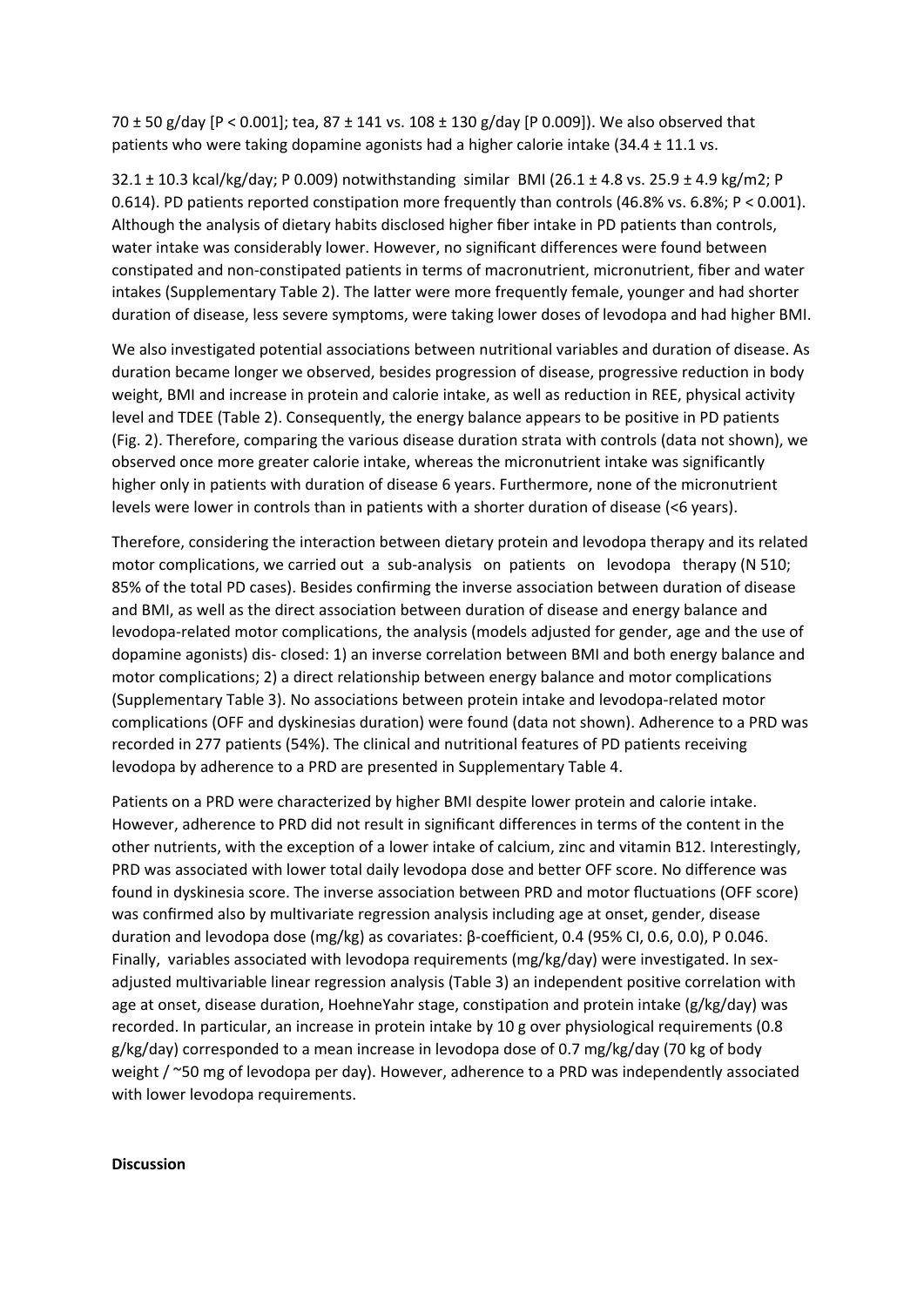As far as we are aware, this is the first large-scale survey investigating the dietary habits of PD patients and their association with neurological features. In the present study, we have clearly highlighted the importance of routine nutritional care in PD. Compared to matched controls, PD patients had lower BMI and reported higher food intakes. Nutritional status and energy balance were found to be related to disease duration and severity, and also to levodopa-related motor complications. Despite the higher prevalence of constipation, dietary habits for the management of this non-motor symptom were likely sub-optimal. Nonetheless, constipation was associated with higher levodopa dosages, independently of disease duration. Finally, protein intake appeared to influence levodopa therapy and related motor fluctuations and complications.

# *Body weight and energy balance*

In agreement with available literature, BMI was inversely associated with disease severity and was lower in PD patients than in matched healthy subjects [1,3,33-35]. However, the inverse association with disease duration still remains controversial. Previous studies on this topic have suggested that weight loss during the course of the disease may be secondary to the increase in energy expenditure associated with the worsening of motor symptoms e mainly rigidity e but also of levodopa-related motor complications, namely dyskinesias [1,4,33]. This hypothesis is supported by the interrelationships we observed between BMI, energy balance, and the severity of motor fluctuations and complications. Interestingly, the association was independent of the use of dopamine-agonists, which are known to affect eating behavior [2,35]. However, the reduction in body weight appeared to occur despite the significant increase in calorie intake. It is reasonable to assume that the increase in calorie intake is secondary to, but is not enough to compensate for the increase in energy requirements associated with rigidity and dyskinesias. The role of disease-related modifications in energy requirements is also consistent with the decrease in metabolic rate and the increase in body weight that occur in patients who have undergone neurosurgical procedures for motor complications [2,35,36]. Besides, in some cases, after having had drug therapy and diet optimized, the use of oral nutritional hypercaloric supplements should be considered to manage body weight loss and risk of malnutrition due to severe dyskinesias. However, the role of other interacting factors potentially influ- encing energy balance cannot be excluded and still needs to be elucidated. Although PD patients are characterized by gut dysbiosis [37,38] the presence of malabsorption is unlikely. On the other hand, a recent study has proposed the existence of different pat- terns of weight regulation and food intake, which are likely determined by different degrees of olfactory dysfunction [35,39].

Accordingly, severe olfactory dysfunction would result in a reduction in food intake and body weight, while mild dysfunction would be more likely be associated with their increase.

# 4.2. Nutrient intakes

Closely linked to food intake, which was higher in PD patients than in controls independently of disease duration, higher intake of several micronutrients was also observed in the whole patient population. Interestingly, the intakes of micronutrients in the first 5 years of the disease were comparable to those of matched controls. This may appear to be in contrast with previous findings,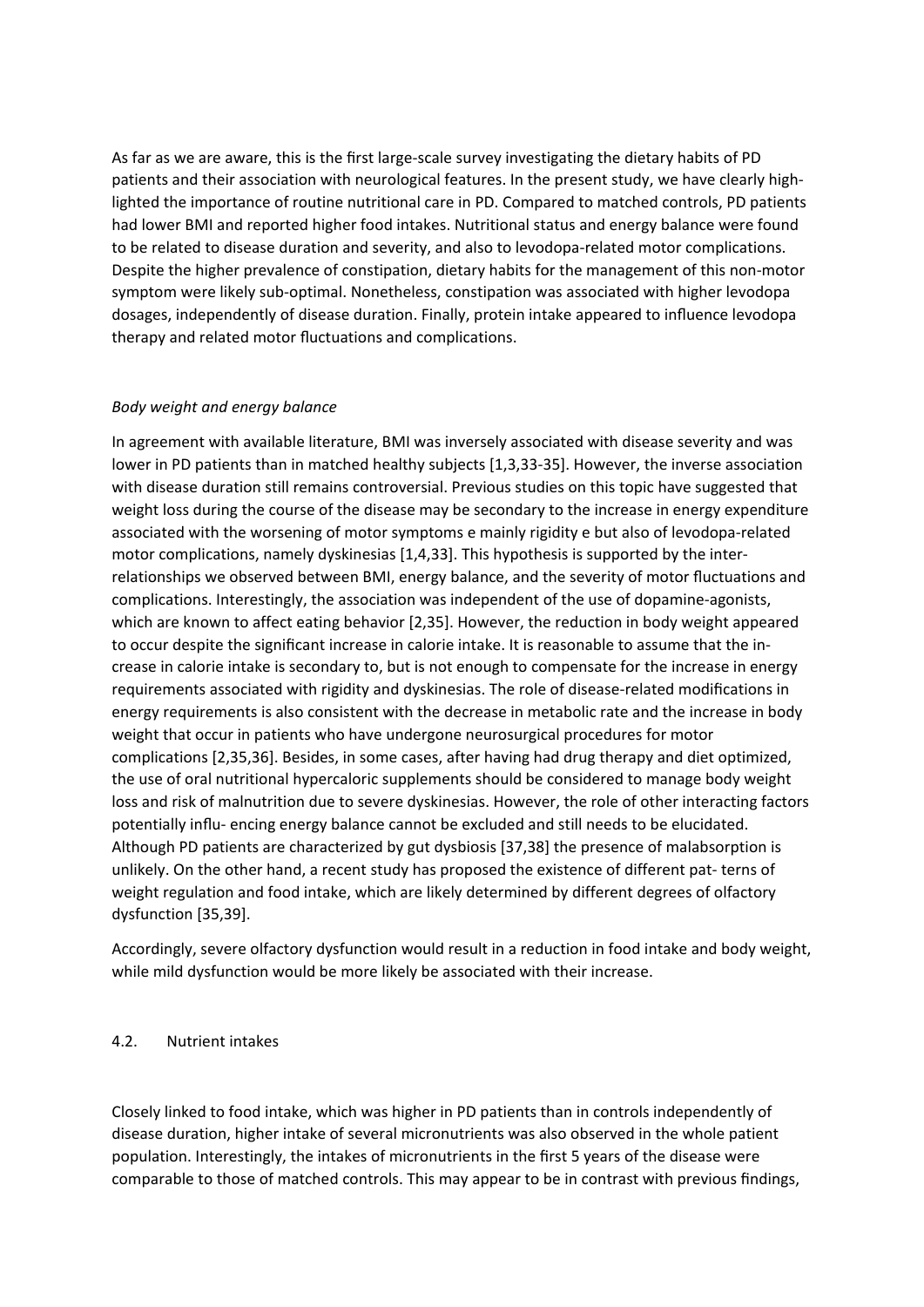since some studies have reported a higher risk of developing PD in subjects with lower intakes of poly-unsaturated fatty acids, vitamin A, vitamin B12, vitamin E, folic acid and vitamin D [40]. However, it should be recognized that the association between single nutrients and the risk of PD is still controversial and needs to be clarified. The evidence from prospective investigations is limited and case- control studies e like the present survey e are less appropriate for the evaluation of a cause-effect relationship. Nonetheless, our study confirmed lower consumption of coffee and tea in PD patients. Finally, we observed that the intake of most nutrients appeared to be appropriate in both patients and controls. The exception was represented by vitamin D. Although the circulating levels of this vitamin depend on several factors e unexplored herein e we observed that mean intake was significantly lower than recommended dietary allowances (15 mg/day) [27] in both patients and controls. This condition may have important health implications and supplementation should be taken into consideration also because, specifically for PD, literature suggests that vitamin D may have neuroprotective effects on dopaminergic neurons [41].

### *Protein intake and levodopa therapy*

Since it has been established that neutral amino acids and levodopa compete for transportation in the small intestine and at the blood-brain barrier, significant benefits could be achieved through adherence to PRD. These include the reduction in motor fluctuations and the improvement in quality of life associated with the efficacy of dopaminergic therapy [10,11]. Specific advice on this issue is systematically provided at our Institute and current results confirm that PRD offers improvement in motor fluctuations without inducing severe dyskinesias, provided that levodopa treatment regimens are optimized [4,10,11,14,15]. In line with this, we have also shown that adherence to PRD may have an economic impact in the long term, as it is associated with lower levodopa requirements. A highlight of this study is the correlation between excessive protein intake and levodopa therapy. This is an interesting finding as disease duration was directly associated with both levodopa dosage and protein intake. For this reason, in clinical practice, we could suggest both PRD diet and protein intake of 0.8 g/ kg of body weight to optimize levodopa dosage. An important outcome of our survey is also the safety of PRD when this dietary regimen is associated with routine nutritional care. In the past, PRD has raised concerns in terms of risk of inducing weight loss and nutritional deficiencies [10,11]. Indeed, it is associated with a lower intake of protein and other micronutrients whose primary sources are high-protein foods of animal origin (zinc, calcium and vitamin B12). On the other hand, all nutrient intakes (macro- and micro- nutrients) were likely to satisfy daily requirements. However, monitoring should be considered.

# *Constipation*

Constipation is a highly prevalent condition in PD. In addition to avoiding a sedentary lifestyle, dietary modifications still are the first-line strategy to address this non-motor symptom [1,18]. Accordingly, patients should be advised to increase their fiber and water intakes, as these may positively affect bowel function by increasing fecal bulk and improving stool consistency. Overall, PD patients reported higher fiber intake, but also lower water intake than controls, while no difference was found between patients with and without constipation. It should be highlighted that in the presence of low water intake a high-fiber diet negatively affects stool consistency and bowel habits. Finally, we observed that constipation was associated with higher levodopa requirements. Increased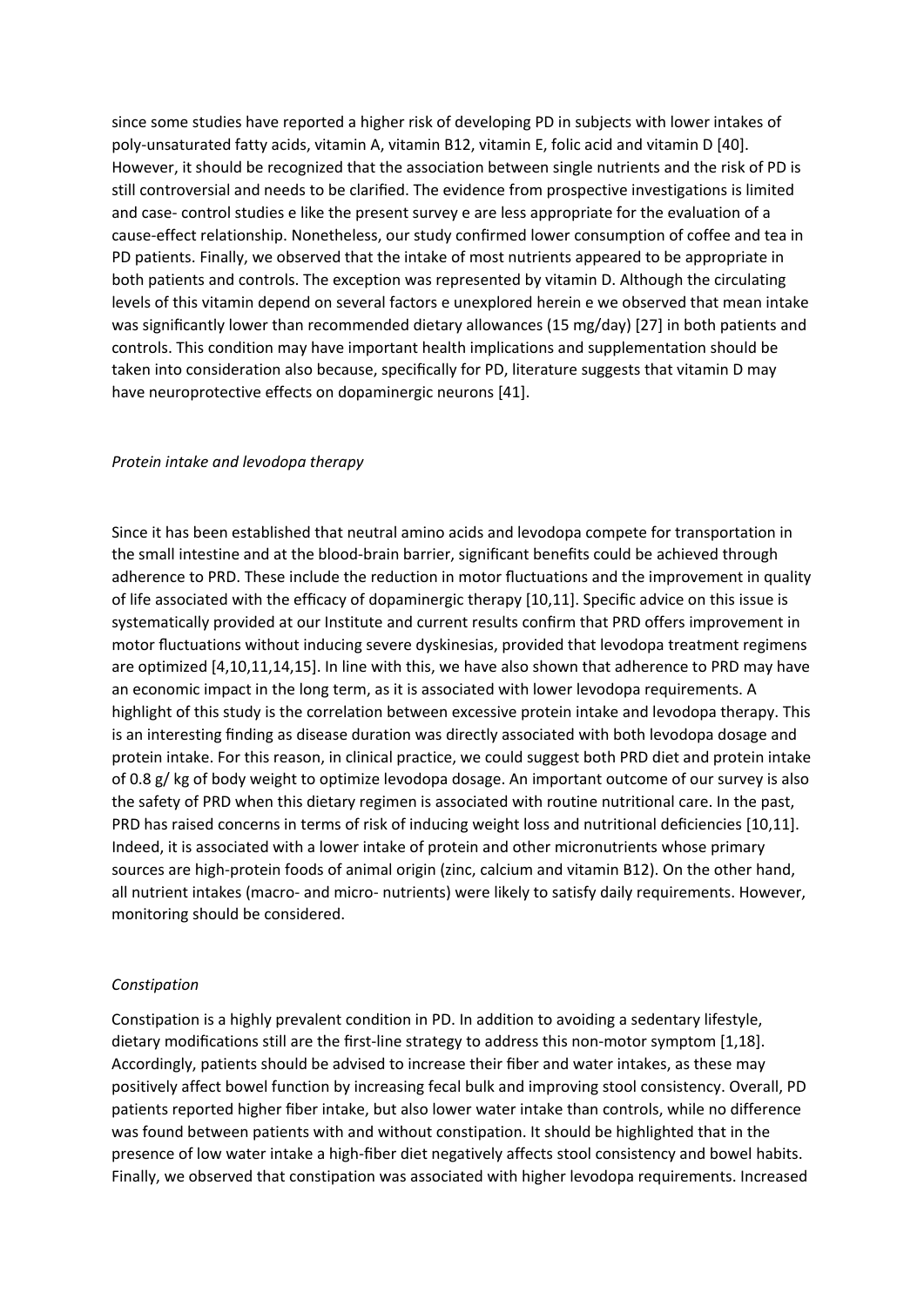transit time and gut dysbiosis may reasonably be considered to be responsible for higher degradation and reduced availability of levodopa therapy. This is consistent with previous observations that antibiotic therapy improves motor fluctuations [42]. Therefore, it is reasonable to take optimization of dietary habits into consideration to improve bowel habits.

# *Limitations and strengths*

The main limitation of the present study is the cross-sectional design. Longitudinal studies are required to confirm the positive impact of diet on the major nutritional issues characterizing PD patients: body weight, constipation and diet-levodopa therapy interactions. Second, the present survey has been conducted at a single movement disorders clinic, in which nutritional care is integrated with neurologic clinical activities and is provided on a routine basis. Third, we have studied only patients with a MMSE score > 24. Considering the prevalence of dementia in PD [43] the potential role of cognitive decline on dietary habits in PD deserves further investigation. Besides, assessment bias associated with the method used in the ascertainment of dietary habits should be acknowledged. Particularly, the rather limited number of food items (N 66) studied (compared to the range included in other available tools), the impact of seasonal variation on dietary reporting [44] and the risk of under- and over-reporting should be taken into account, although the administration method (direct interviewing and involvement of the caregiver) have partly over- come the last limitation listed. Also the method used for the assessment of PAL has limits, as the energy expenditure for the same physical activities may differ according to body weight. However, patients and controls were mostly sedentary and the relationship between energy expenditure and body weight is likely more complex in PD, since patients are characterized by higher lean body mass [45,46]. Finally, a higher number of controls (2:1 or 3:1), exclusively sampled from the community, would have further increased the power of our analysis and the strength of present findings. Nonetheless, this study enabled the identification of critical issues in the dietary management of this patient population. These factors clearly are the ones requiring the most attention to achieve further nutritional optimization.

# *Conclusions and implications for practice*

Nutritional care should be considered to be an integral part of the care of PD patients. Attention should be always focused on calorie intake to avoid unintentional weight loss and on protein intake to avoid interactions with levodopa. This would result not only in adequate nutrient intake, but also in optimization of levodopa-therapy and related motor complications occurring during the course of the disease. Clinicians should also focus on the management of constipation, bearing in mind the potential impact on the management of dopaminergic therapy.

# **Conflict of interest**

The authors have no conflicts of interest to declare.

# **Acknowledgments**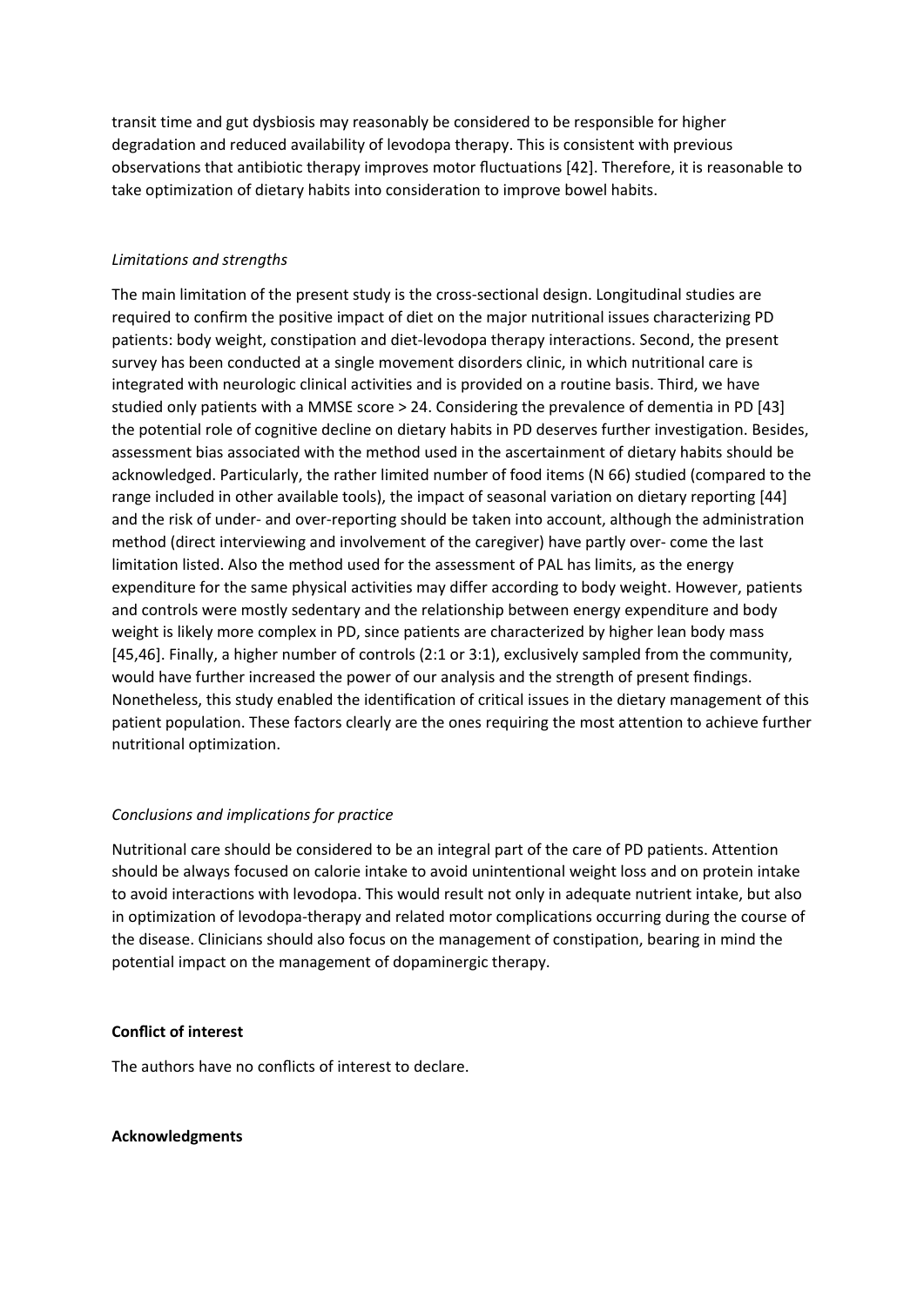Source of support: This work was supported by "Fondazione Grigioni per il Morbo di Parkinson" and "Brain and Malnutrition in Chronic Disease Association Onlus".

Study guarantor: Dr Cereda had full access to all of the data in the study and takes responsibility for the integrity of the data and the accuracy of the data analysis.

Statement of authorship: All the authors have participated sufficiently in the work to fulfil the criteria for authorship. Partic- ularly, the contributions were as follows:

Study concept and design: Barichella, Petroni, Pezzoli.

Acquisition of data: Pinelli, Iorio, Ferri, Privitera, Pasqua, Valentino, Monajemi, Caronni, Lignola, Pusani, Bolliri, Faierman.

Analysis and interpretation of data: Barichella, Cereda, Cassani, Lubisco, Petroni, Pezzoli.

Drafting of the manuscript: Cereda, Cassani.

Critical revision of the manuscript for important intellectual content: Barichella, Cereda, Cassani, Lubisco, Petroni, Pezzoli.

Statistical analysis: Cereda, Lubisco.

Obtained funding: Barichella, Pezzoli.

Administrative, technical, or material support: Barichella, Petroni, Pezzoli.

Study supervision: Barichella, Pezzoli.

Full financial disclosures of all authors for the past 2 years: The authors also certify that over the last three years there were no affiliations with or involvement in any organization or entity with a direct financial interest in the subject matter or materials discussed herein. Emanuele Cereda has received consultancy honoraria and investigator grants from Nutricia Italia, Akern s.r.l., Wunder s.r.l. and the "Fondazione Grigioni per il Morbo di Parkinson".

The authors wish to thank Dr. Pier Danio Forni (OSC Healthcare S.r.l Unipersonale) and Consorizio Grana Padano for software use and management and Dr. Jennifer S Hartwig for assistance in editing the manuscript.

### **References**

[1] Barichella M, Cereda E, Pezzoli G. Major nutritional issues in the management of Parkinson's disease. Mov Disord 2009 Oct 15;24(13):1881e92.

[2] Chen H, Zhang SM, Herna´n MA, Willett WC, Ascherio A. Weight loss in Par-

kinson's disease. Ann Neurol 2003 May;53(5):676e9.

[3] Barichella M, Marczewska A, Vairo A, Canesi M, Pezzoli G. Is underweightness still a major problem in Parkinson's disease patients? Eur J Clin Nutr 2003 Apr;57(4):543e7.

[4] Cereda E, Pezzoli G, Barichella M. Role of an electronic armband in motor function monitoring in patients with Parkinson's disease. Nutrition 2010 Feb;26(2):240e2.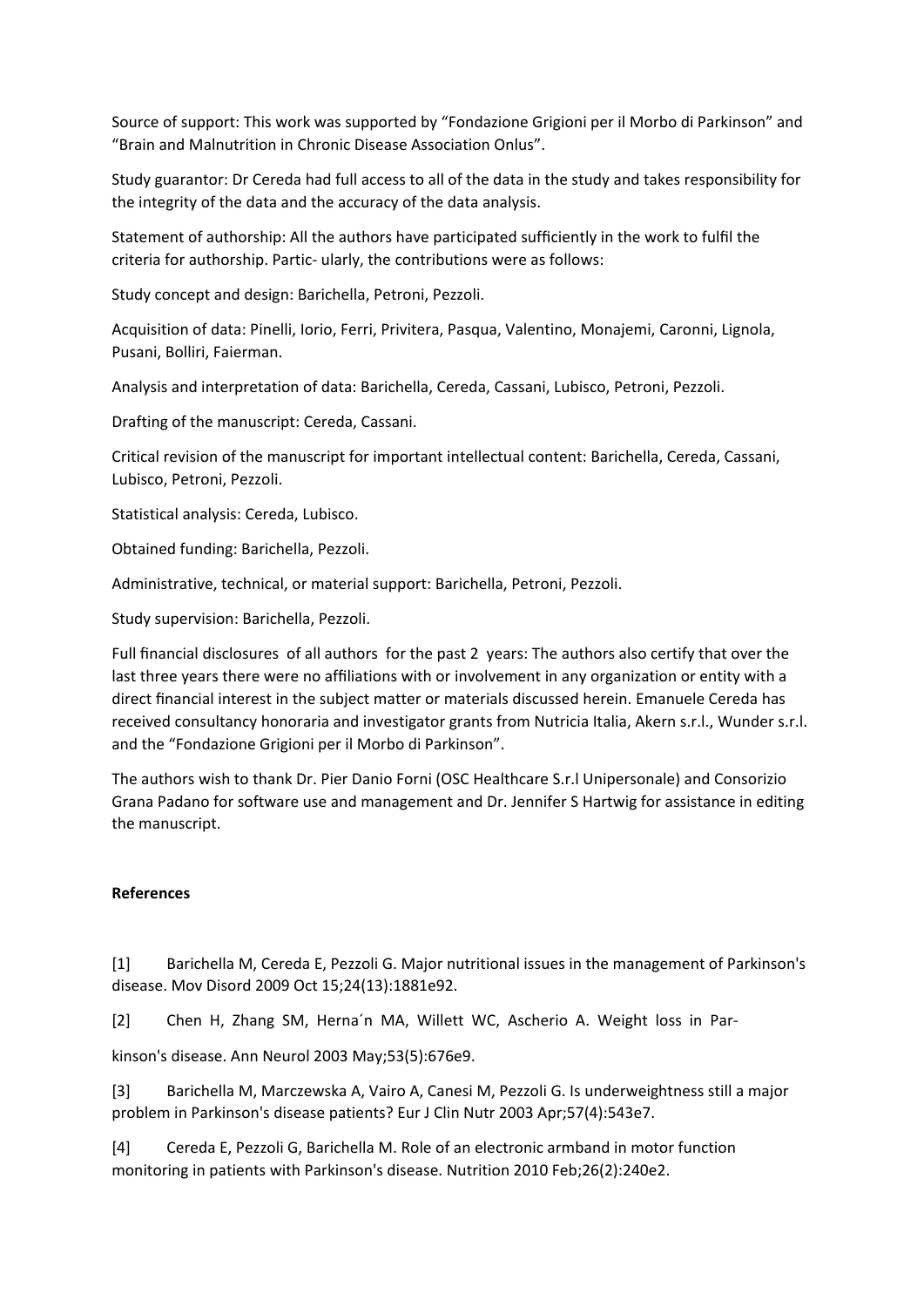[5] Barichella M, Villa MC, Massarotto A, Cordara SE, Marczewska A, Vairo A, et al. Mini Nutritional Assessment in patients with Parkinson's disease: correlation between worsening of the malnutrition and increasing number of disease- years. Nutr Neurosci 2008 Jun;11(3):128e34.

[6] Barichella M, Madio C, Cassani E, Magris C, Pezzoli G. Oral high-calorie, low- protein supplements in a Parkinson's disease patient: a case report. Mov Disord 2011 Feb 1;26(2):354e5.

[7] Barichella M, Marczewska AM, Mariani C, Landi A, Vairo A, Pezzoli G. Body weight gain rate in patients with Parkinson's disease and deep brain stimu- lation. Mov Disord 2003 Nov;18(11):1337e40.

[8] Novakova L, Ruzicka E, Jech R, Serranova T, Dusek P, Urgosik D. Increase in body weight is a non-motor side effect of deep brain stimulation of the subthalamic nucleus in Parkinson's disease. Neuro Endocrinol Lett 2007 Feb;28(1):21e5.

[9] Ruzicka E, Novakova´ L, Jech R, Urgosík D, Ruzicka F, Haluzík M. Decrease in blood cortisol corresponds to weight gain following deep brain stimulation of the subthalamic nucleus in Parkinson's disease. Stereotact Funct Neurosurg 2012;90(6):410e1.

[10] Cereda E, Barichella M, Pedrolli C, Pezzoli G. Low-protein and protein- redistribution diets for Parkinson's disease patients with motor fluctuations: a systematic review. Mov Disord 2010 Oct 15;25(13):2021e34.

[11] Cereda E, Barichella M, Pezzoli G. Controlled-protein dietary regimens for Parkinson's disease. Nutr Neurosci 2010 Feb;13(1):29e32.

[12] Olanow CW, Watts RL, Koller WC. An algorithm (decision tree) for the man- agement of Parkinson's disease (2001): treatment guidelines. Neurology 2001;56(11 Suppl. 5):S1e88.

[13] Bauer J, Biolo G, Cederholm T, Cesari M, Cruz-Jentoft AJ, Morley JE, et al. Ev- idence-based recommendations for optimal dietary protein intake in older people: a position paper from the PROT-AGE Study Group. J Am Med Dir Assoc 2013 Aug;14(8):542e59.

[14] Barichella M, Marczewska A, De Notaris R, Vairo A, Baldo C, Mauri A, et al. Special lowprotein foods ameliorate postprandial off in patients with advanced Parkinson's disease. Mov Disord 2006 Oct;21(10):1682e7.

[15] Barichella M, Savardi C, Mauri A, Marczewska A, Vairo A, Baldo C, et al. Diet with LPP for renal patients increases daily energy expenditure and improves motor function in parkinsonian patients with motor fluctuations. Nutr Neu- rosci 2007 JuneAug;10(3e4):129e35.

[16] Evatt ML, Delong MR, Khazai N, Rosen A, Triche S, Tangpricha V. Prevalence of vitamin D insufficiency in patients with Parkinson disease and Alzheimer disease. Arch Neurol 2008 Oct;65(10):1348e52.

[17] Barichella M, Cereda E, Madio C, Iorio L, Pusani C, Cancello R, et al. Nutritional risk and gastrointestinal dysautonomia symptoms in Parkinson's disease outpatients hospitalised on a scheduled basis. Br J Nutr 2013 Jul 28;110(2): 347e53.

[18] Rossi M, Merello M, Perez-Lloret S. Management of constipation in Parkin- son's disease. Expert Opin Pharmacother 2015 Mar;16(4):547e57.

[19] Evatt ML, Chaudhuri KR, Chou KL, Cubo E, Hinson V, Kompoliti K, et al. Dys- autonomia rating scales in Parkinson's disease: sialorrhea, dysphagia, and constipation e critique and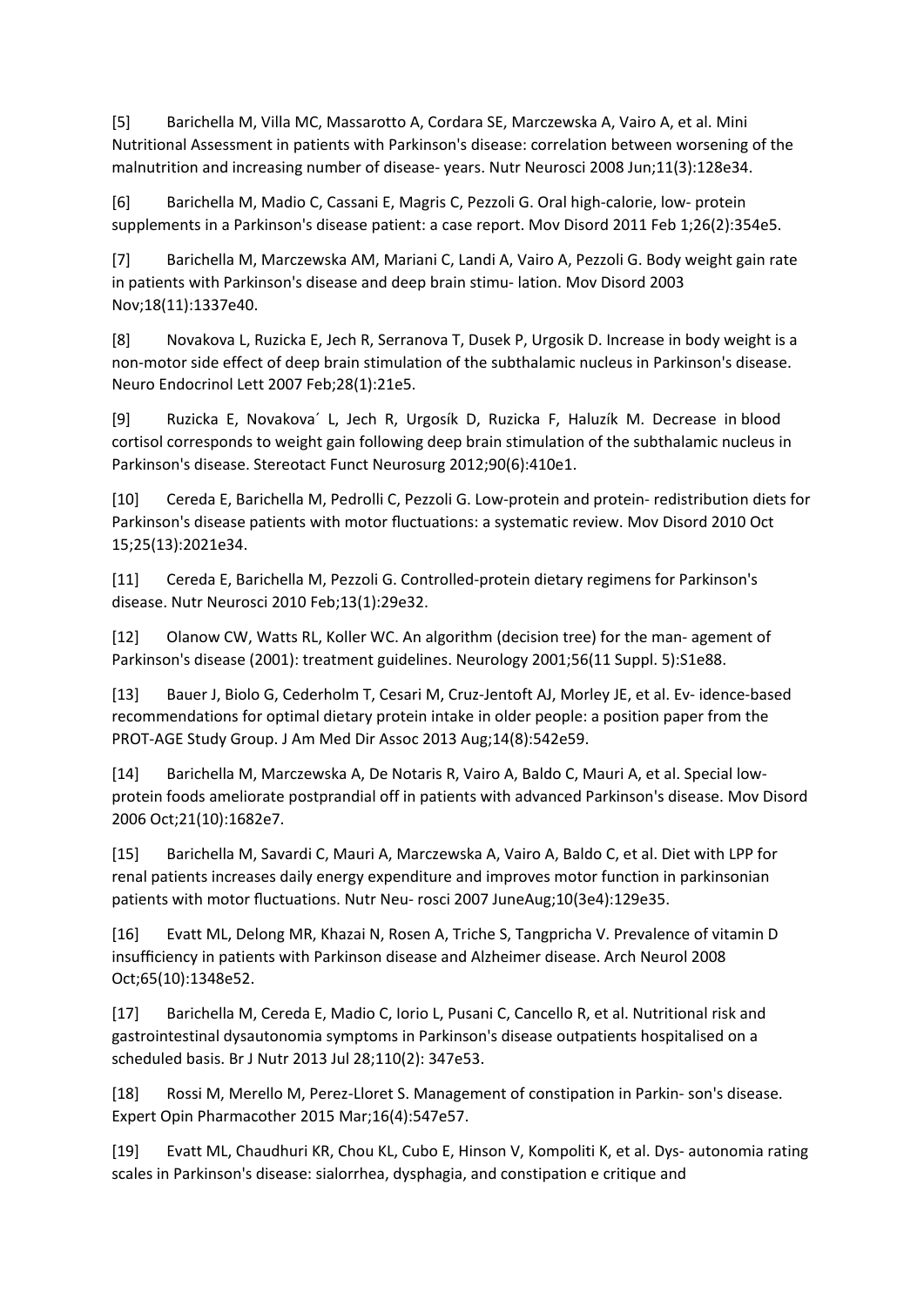recommendations by movement disorders task force on rating scales for Parkinson's disease. Mov Disord 2009 Apr 15;24(5): 635e46.

[20] Lorefat B, Ganowiak W, Wissing U, Granerus AK, Unosson M. Food habits and intake of nutrients in elderly patients with Parkinson's disease. Gerontology 2006;52(3):160e8.

[21] Marczewska A, De Notaris R, Sieri S, Barichella M, Fusconi E, Pezzoli G. Protein intake in Parkinsonian patients using the EPIC food frequency questionnaire. Mov Disord 2006 Aug;21(8):1229e31.

[22] Hughes AJ, Ben-Shlomo Y, Daniel SE, Lees AJ. What features improves the accuracy of clinical diagnosis in Parkinson's disease: a clinicopathologic study. Neurology 2001;57:S34e8.

[23] Festi D, Colecchia A, Pini S, Scaioli E, Maffeis C, Coccheri S, et al. Development and application of a simple and powerful tool for nutrition and lifestyle ed- ucation for the Italian general population by general practitioners and family paediatricians. Mediterr J Nutr Metab 2009;2:139e44.

[24] Bollati V, Favero C, Albetti B, Tarantini L, Moroni A, Byun HM, et al. Nutrients intake is associated with DNA methylation of candidate inflammatory genes in a population of obese subjects. Nutrients 2014;6(10):4625e39.

[25] World Health Organization. Physical status: the use and interpretation of anthropometry. Report of a WHO Expert Committee. World Health Organ Tech Rep Ser 1995;854:1e452.

[26] Istituto Nazionale di Ricerca per gli Alimenti e la Nutrizione (I.N.R.A.N.). Tabelle di composizione degli Alimenti. Aggiornamento 2000. EDRA Medical Publishing and New Media; 2000.

[27] LARN: Livelli di Assunzione di Riferimento di Nutrienti ed energia per la popolazione italiana. IV Revisione, 2014.

[28] Frankenfield DC, Muth ER, Rowe WA. The Harris-Benedict studies of human basal metabolism: history and limitation. J Am Diet Assoc 1998;98:439e45.

[29] Drossman DA. The functional gastrointestinal disorders and the Rome III process. Gastroenterology 2006 Apr;130(5):1377e90.

[30] Fahn S, Elton RL, UPDRS Program Members. Unified Parkinson's disease rating scale. In: Fahn S, Marsden CD, Goldstein M, Calne DB, editors. Recent de- velopments in Parkinson's disease, vol. 2. Florham Park, NJ: Macmillan Healthcare Information; 1987. p. 153e63. 293e304.

[31] Hoehn M, Yahr M. Parkinsonism: onset, progression and mortality. Neurology 1967;17:427e42.

[32] Cilia R, Cereda E, Klersy C, Canesi M, Zecchinelli AL, Mariani CB, et al. Par- kinson's disease beyond 20 years. J Neurol Neurosurg Psychiatry 2015 Aug;86(8):849e55.

[33] Capecci M, Petrelli M, Emanuelli B, Millevolte M, Nicolai A, Provinciali L, et al. Rest energy expenditure in Parkinson's disease: role of disease progression and dopaminergic therapy. Park Relat Disord 2013 Feb;19(2):238e41.

[34] van der Marck MA, Dicke HC, Uc EY, Kentin ZH, Borm GF, Bloem BR, et al. Body mass index in Parkinson's disease: a meta-analysis. Park Disord 2012 Mar;18(3):263e7.

[35] Aiello M, Eleopra R, Rumiati RI. Body weight and food intake in Parkinson's disease. A review of the association to non-motor symptoms. Appetite 2015 Jan;84:204e11.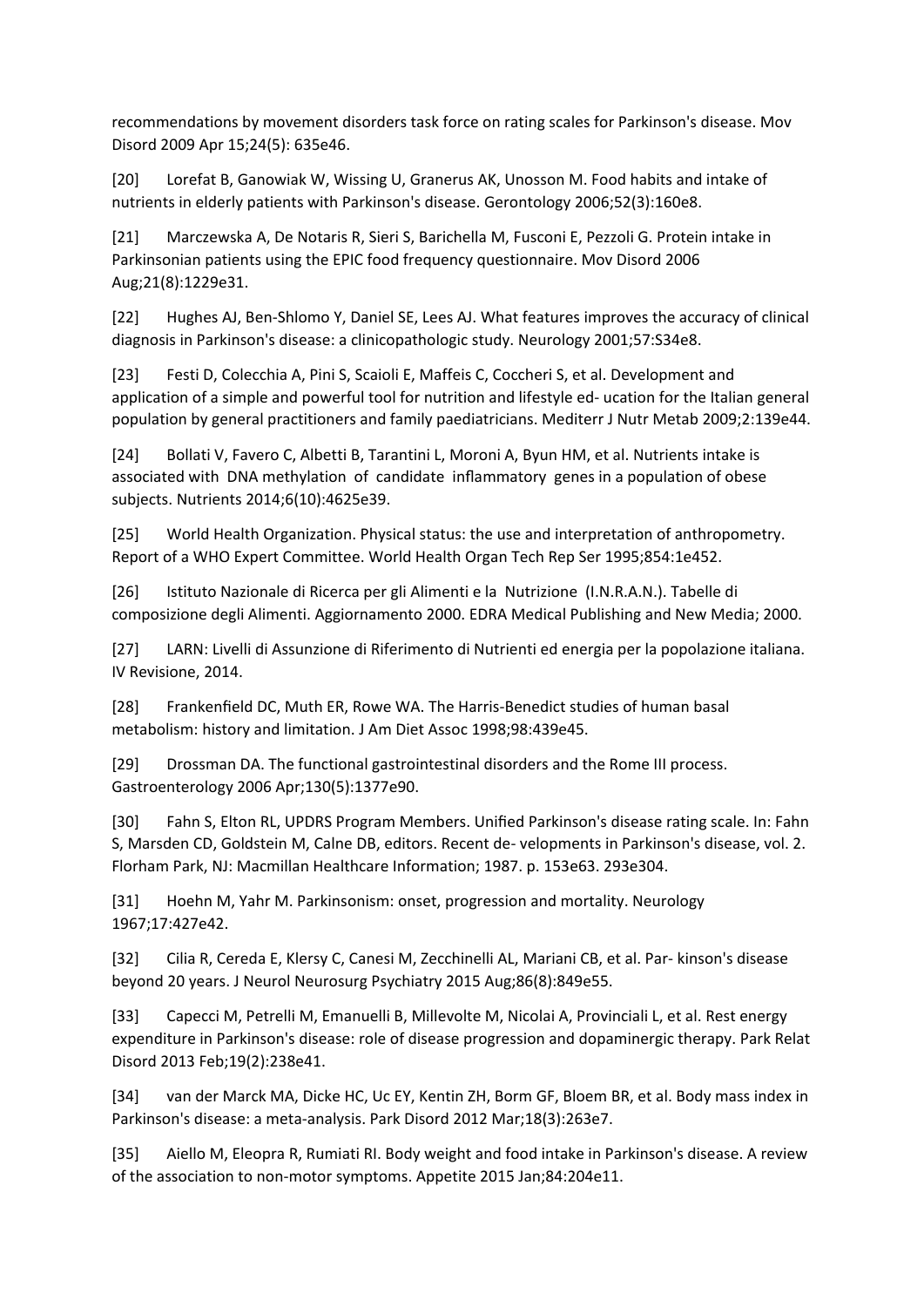[36] Montaurier C, Morio B, Bannier S, Derost P, Arnaud P, Brandolini-Bunlon M, et al. Mechanisms of body weight gain in patients with Parkinson's disease after subthalamic stimulation. Brain 2007 Jul;130(Pt 7):1808e18.

[37] Cassani E, Barichella M, Cancello R, Cavanna F, Iorio L, Cereda E, et al. Increased urinary indoxyl sulfate (indican): new insights into gut dysbiosis in Parkinson's disease. Park Relat Disord 2015 Apr;21(4):389e93.

[38] Scheperjans F, Aho V, Pereira PA, Koskinen K, Paulin L, Pekkonen E, et al. Gut microbiota are related to Parkinson's disease and clinical phenotype. Mov Disord 2015 Mar;30(3):350e8.

[39] Sharma JC, Turton J. Olfaction, dyskinesia and profile of weight change in Parkinson's disease: identifying neurodegenerative phenotypes. Park Relat Disord 2012 Sep;18(8):964e70.

[40] Agim ZS, Cannon JR. Dietary factors in the etiology of Parkinson's disease. Biomed Res Int 2015;2015:672838.

[41] Berridge MJ. Vitamin D cell signalling in health and disease. Biochem Biophys Res Commun 2015 Apr 24;460(1):53e71.

[42] Fasano A, Visanji NP, Liu LW, Lang AE, Pfeiffer RF. Gastrointestinal dysfunction in Parkinson's disease. Lancet Neurol 2015 Jun;14(6):625e39.

[43] Cereda E, Cilia R, Klersy C, Siri C, Pozzi B, Reali E, et al. Dementia in Parkinson's disease: is male gender a risk factor? Park Relat Disord 2016 May;26:67e72.

[44] Fowke JH, Schlundt D, Gong Y, Jin F, Shu XO, Wen W, et al. Impact of season of food frequency questionnaire administration on dietary reporting. Ann Epidemiol 2004 Nov;14(10):778e85.

[45] Barichella M, Pinelli G, Iorio L, Cassani E, Valentino A, Pusani C, et al. Sarcopenia and Dynapenia in patients with Parkinsonism. J Am Med Dir Assoc 2016 Jul;17(7):640e6.

[46] Cereda E, Cassani E, Barichella M, Spadafranca A, Caccialanza R, Bertoli S, et al. Low cardiometabolic risk in Parkinson's disease is independent of nutritional status, body composition and fat distribution. Clin Nutr 2012 Oct;31(5): 699e704.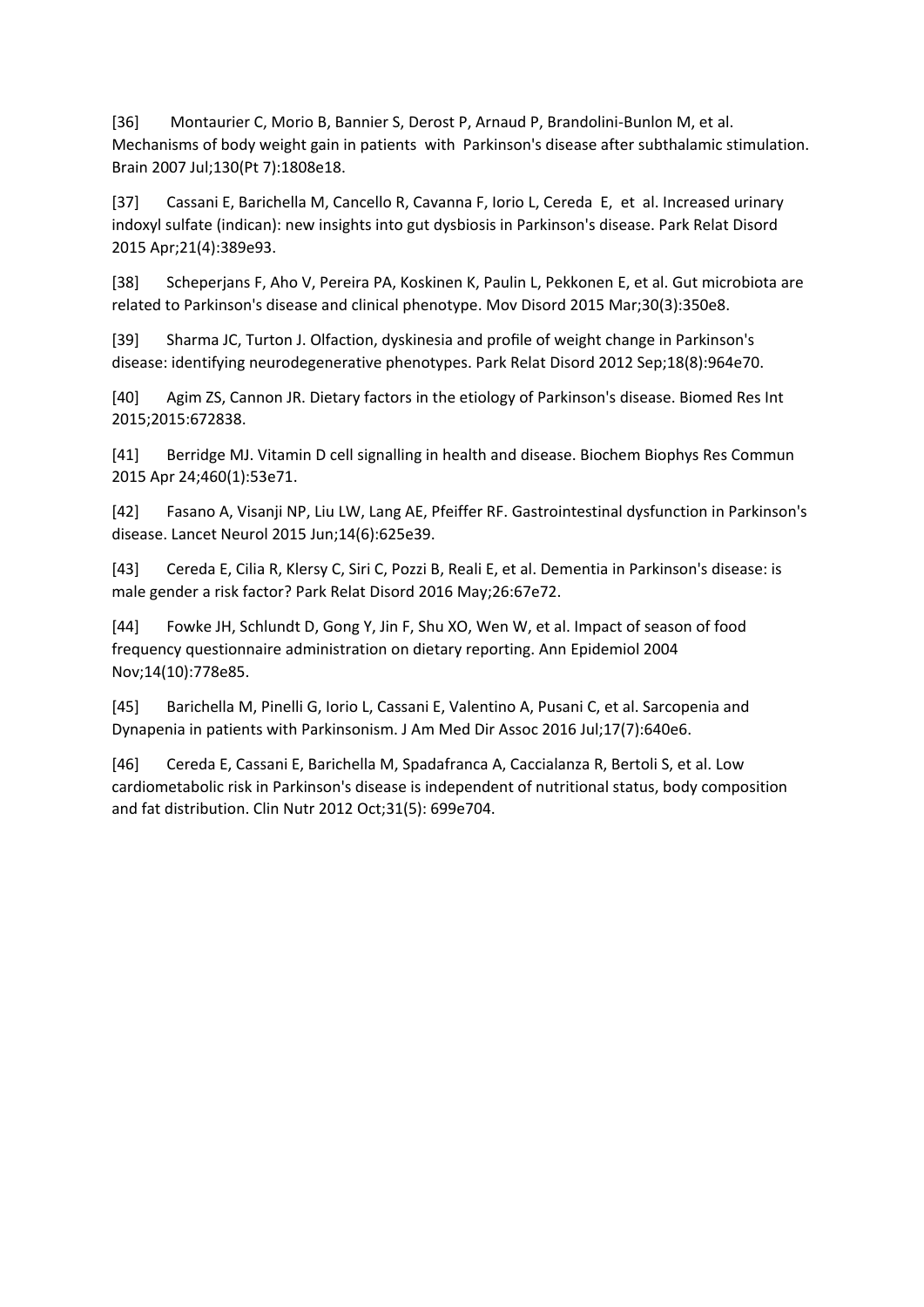

Fig. 1. Distribution (McNemar's test, P < 0.001) of PD patients and controls among weight status categories (UW, under-weight; NW, normal weight; OW, over-weight; OB, obesity).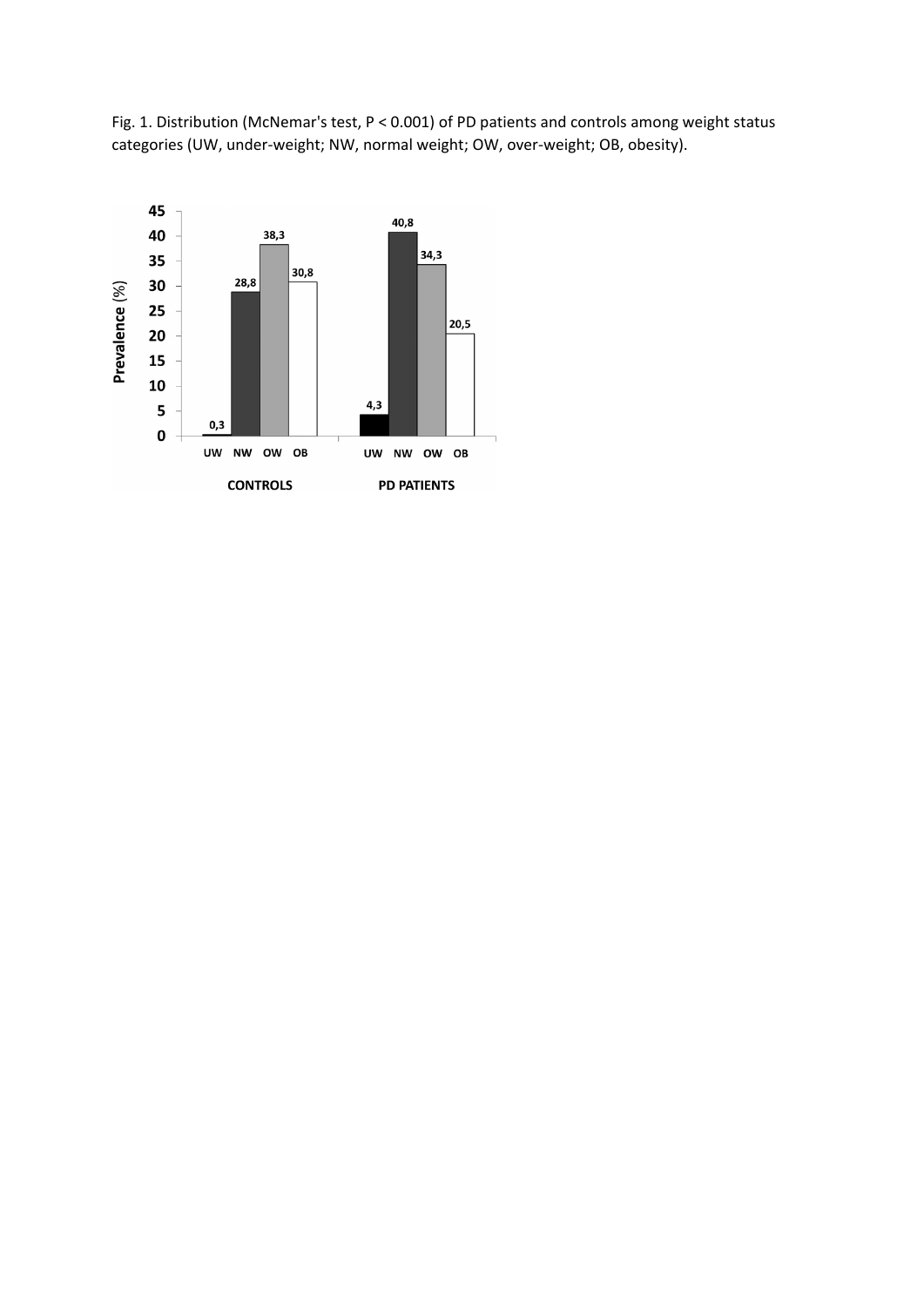Fig. 2. Energy balance (calculated as the difference between estimated total daily energy intake and requirements) in healthy controls and Parkinson's disease (PD) patients (overall and by disease duration).

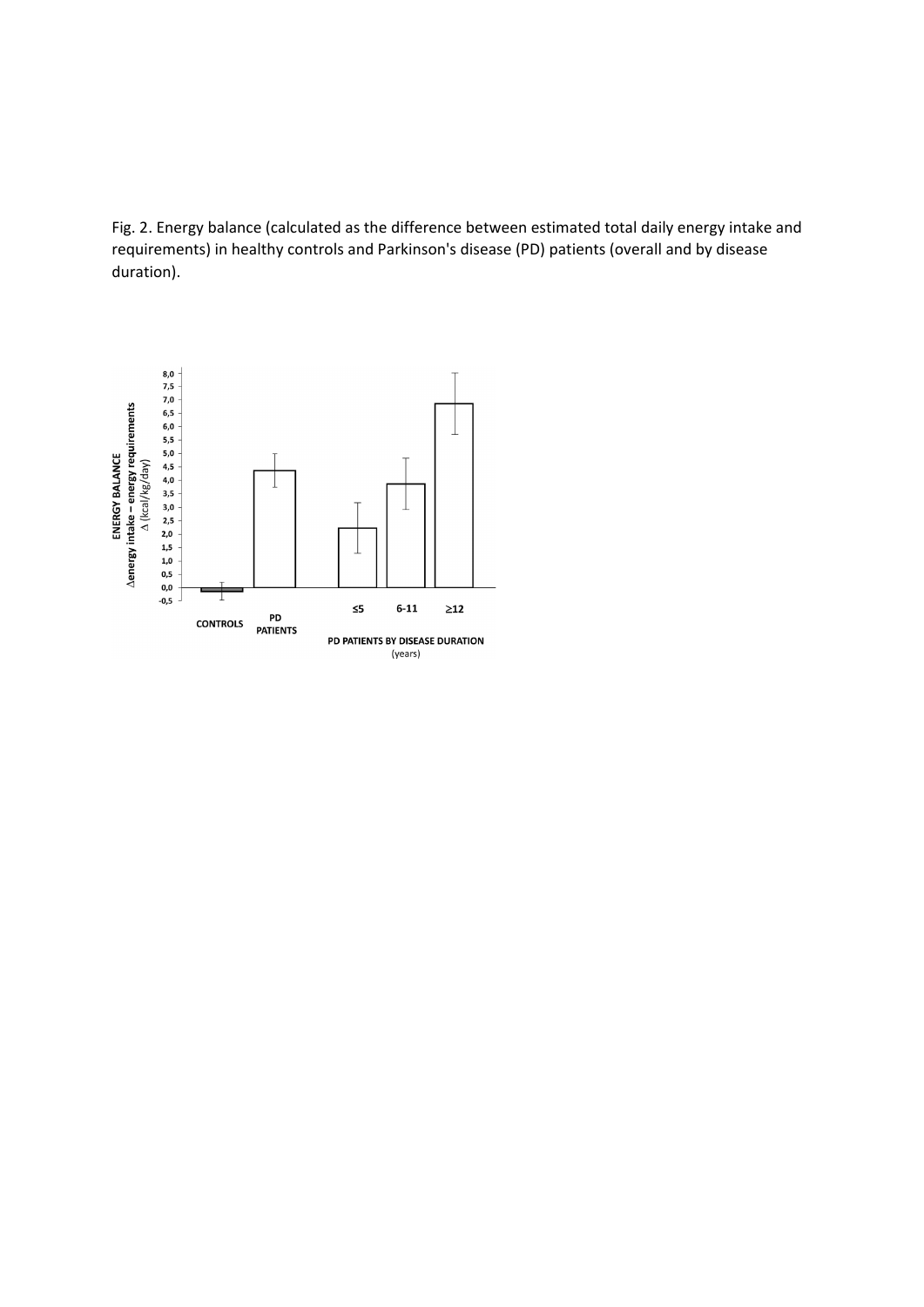#### **Table 1**

Features (demographic, clinical and nutritional) of the study population.

| Variable                                         | Controls $(N \nmid 4 600)$ | PD patients $(N \nmid 4 600)$ | $P$ -value <sup>a</sup> |
|--------------------------------------------------|----------------------------|-------------------------------|-------------------------|
| Male gender, $N$ (%)                             | 323 (53.8)                 | 323 (53.8)                    | e                       |
| Age, years [Mean (SD)]                           | 69.3 (8.8)                 | 68.6 (9.4)                    | 0.164                   |
| Age at onset of PD, years [Mean (SD)]            | e                          | 59.4 (11.2)                   | e                       |
| Disease duration, years [Mean (SD)]              | e                          | 9.2(7.0)                      | e                       |
| Education, years [Mean (SD)]                     | 10.1(4.1)                  | 10.5(4.2)                     | 0.099                   |
| Body weight, kg [Mean (SD)]                      | 78.0 (17.2)                | 71.8 (16.2)                   | < 0.001                 |
| Body mass index, kg/m <sup>2</sup> [Mean (SD)]   | 28.5 (6.4)                 | 26.2 (4.9)                    | < 0.001                 |
| Waist circumference, cm [Mean (SD)]              | 97.8 (17.1)                | 96.6 (14.5)                   | 0.213                   |
| Levodopa dose, mg/day [Mean (SD)]                |                            | 522 (281)                     |                         |
| mg/kg/day [Mean (SD)]                            |                            | 7.6(4.6)                      |                         |
| UPDRS score, Mean (SD)                           |                            |                               |                         |
| Total                                            |                            | 42.5 (17.9)                   |                         |
| Part I                                           |                            | 2.2(2.1)                      |                         |
| Part II                                          |                            | 14.2 (8.5)                    |                         |
| Part III                                         |                            | 23.1 (13.0)                   |                         |
| Part IV <sup>b</sup>                             |                            | 3.0(2.9)                      |                         |
| Motor complication scoreb                        |                            |                               |                         |
| Dyskinesias, <sup>c</sup> Mean [SD]              |                            | 1.2(1.8)                      |                         |
| OFF state, <sup>d</sup> Mean [SD]                |                            | 1.2(1.4)                      |                         |
| HoehneYahr stage, Mean (SD)                      |                            | 2.4(0.9)                      |                         |
| Resting energy expenditure, kcal/day [Mean (SD)] | 1488 (254)                 | 1384 (258)                    | < 0.001                 |
| Physical activity level [Mean (SD)]              | 1.41(0.12)                 | 1.40(0.13)                    | 0.167                   |
| TDEE, kcal/day [Mean (SD)]                       | 2098 (395)                 | 1938 (403)                    | < 0.001                 |
| kcal/kg/day [Mean (SD)]                          | 26.9(2.6)                  | 27.0 (2.7)                    | 0.514                   |
| Calorie intake, kcal/day [Mean (SD)]             | 2084 (544)                 | 2246 (557)                    | < 0.001                 |
| kcal/kg/day [Mean (SD)]                          | 26.7(8.7)                  | 31.3 (10.8)                   | < 0.001                 |
| Protein intake, g/day [Mean (SD)]                | 80.3 (19.3)                | 83.0 (18.1)                   | 0.018                   |
| g/kg/day [Mean (SD)]                             | 1.0(0.3)                   | 1.2(0.4)                      | < 0.001                 |
| Carbohydrates intake, g/day [Mean (SD)]          | 265.1 (78.8)               | 293.4 (85.6)                  | < 0.001                 |
| Sugars intake, g/day [Mean (SD)]                 | 99.7 (35.7)                | 114.1 (41.6)                  | < 0.001                 |
| Lipids intake, g/day [Mean (SD)]                 | 78.1 (25.8)                | 84.2 (24.7)                   | < 0.001                 |
| Saturated fatty acids, g/day [Mean (SD)]         | 24.6 (9.3)                 | 26.8(9.2)                     | < 0.001                 |
| Poly-unsaturated fatty acids, g/day [Mean (SD)]  | 10.5(3.9)                  | 11.3(4.1)                     | 0.001                   |
| Water intake, mL/day [Mean (SD)]                 | 1344 (474)                 | 1092 (443)                    | < 0.001                 |
| Fibers intake, g/day [Mean (SD)]                 | 30.3(8.5)                  | 32.0 (8.4)                    | 0.001                   |
| Calcium intake, mg/day [Mean (SD)]               | 1015 (299)                 | 1026 (290)                    | 0.556                   |
| Iron intake, mg/day [Mean (SD)]                  | 13.4(3.4)                  | 13.9(3.3)                     | 0.009                   |
| Zinc intake, mg/day [Mean (SD)]                  | 11.4(2.7)                  | 11.8(2.6)                     | 0.007                   |
| Vitamin A intake, mg/day [Mean (SD)]             | 1462 (542)                 | 1561 (483)                    | 0.002                   |
| Vitamin D intake, mg/day [Mean (SD)]             | 2.6(1.3)                   | 2.6(1.1)                      | 0.813                   |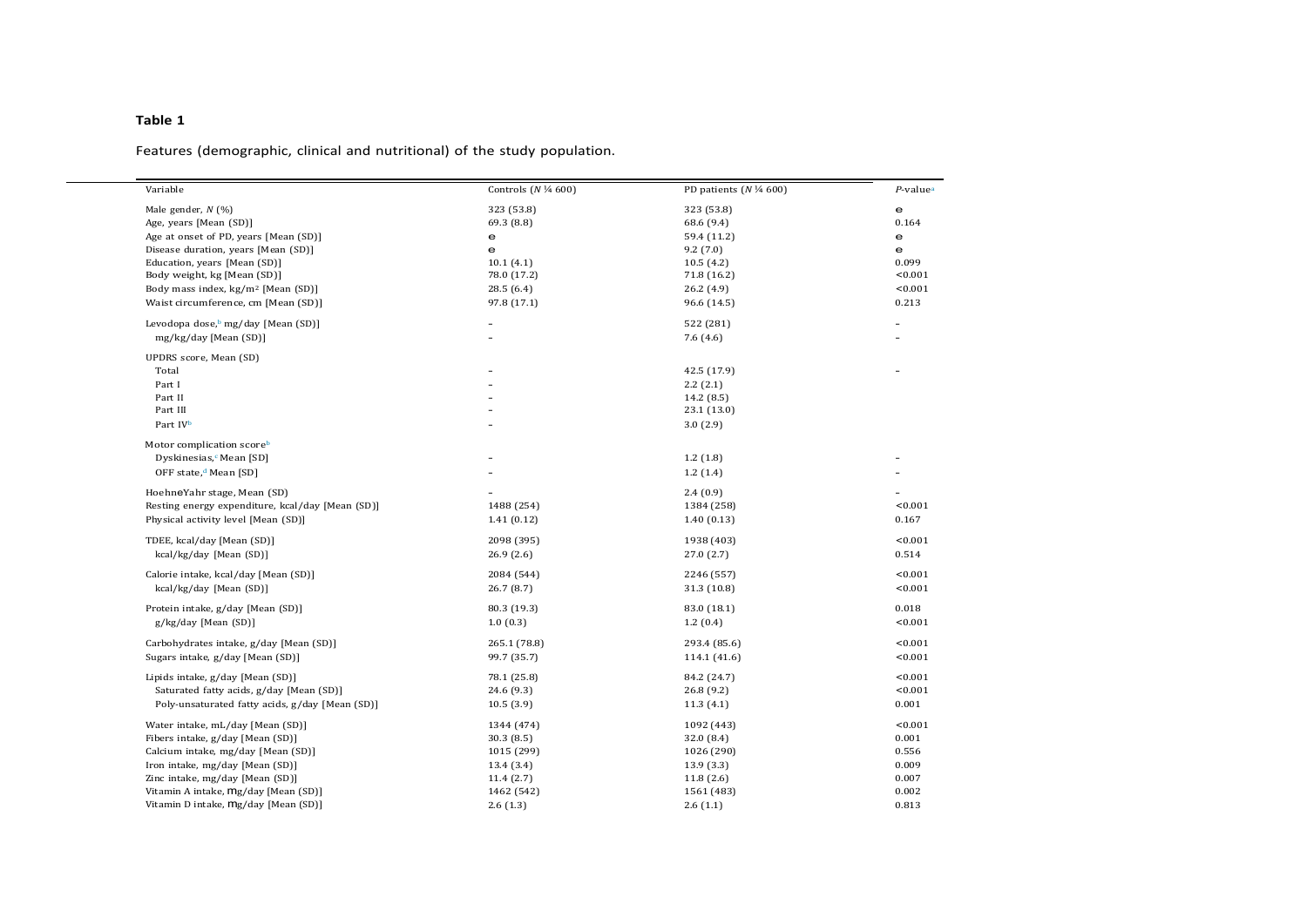| Vitamin E intake, mg/day [Mean (SD)]   | 15.8 (4.6) | 16.0(4.0) | 0.422   |
|----------------------------------------|------------|-----------|---------|
| Vitamin B12 intake, mg/day [Mean (SD)] | 4.5(1.8)   | 4.6(1.6)  | 0.696   |
| Vitamin C intake, mg/day [Mean (SD)]   | 205 (83)   | 222 (85)  | 0.001   |
| Folate intake, mg/day [Mean (SD)]      | 421 (127)  | 451 (124) | < 0.001 |
| Alcohol intake, g/day [Mean (SD)]      | 10.3(13.5) | 8.0(11.7) | 0.004   |

Abbreviations: PD, Parkinson's disease; SD, standard deviation; TDEE, total daily energy expenditure; UPDRS, unified Parkinson's disease rating scale; RDA, recommendeddietary allowances.

<span id="page-16-1"></span><span id="page-16-0"></span><sup>a</sup> According to between-group comparison by paired Student's *t*-test.

<span id="page-16-2"></span><sup>b</sup> Provided for patients using Jevodopa (N 510).

<span id="page-16-3"></span><sup>c</sup> According to UPDRS-Part IV (sum of items 32-to-35).

<sup>d</sup> According to UPDRS-Part IV (sum of items 36-to-39).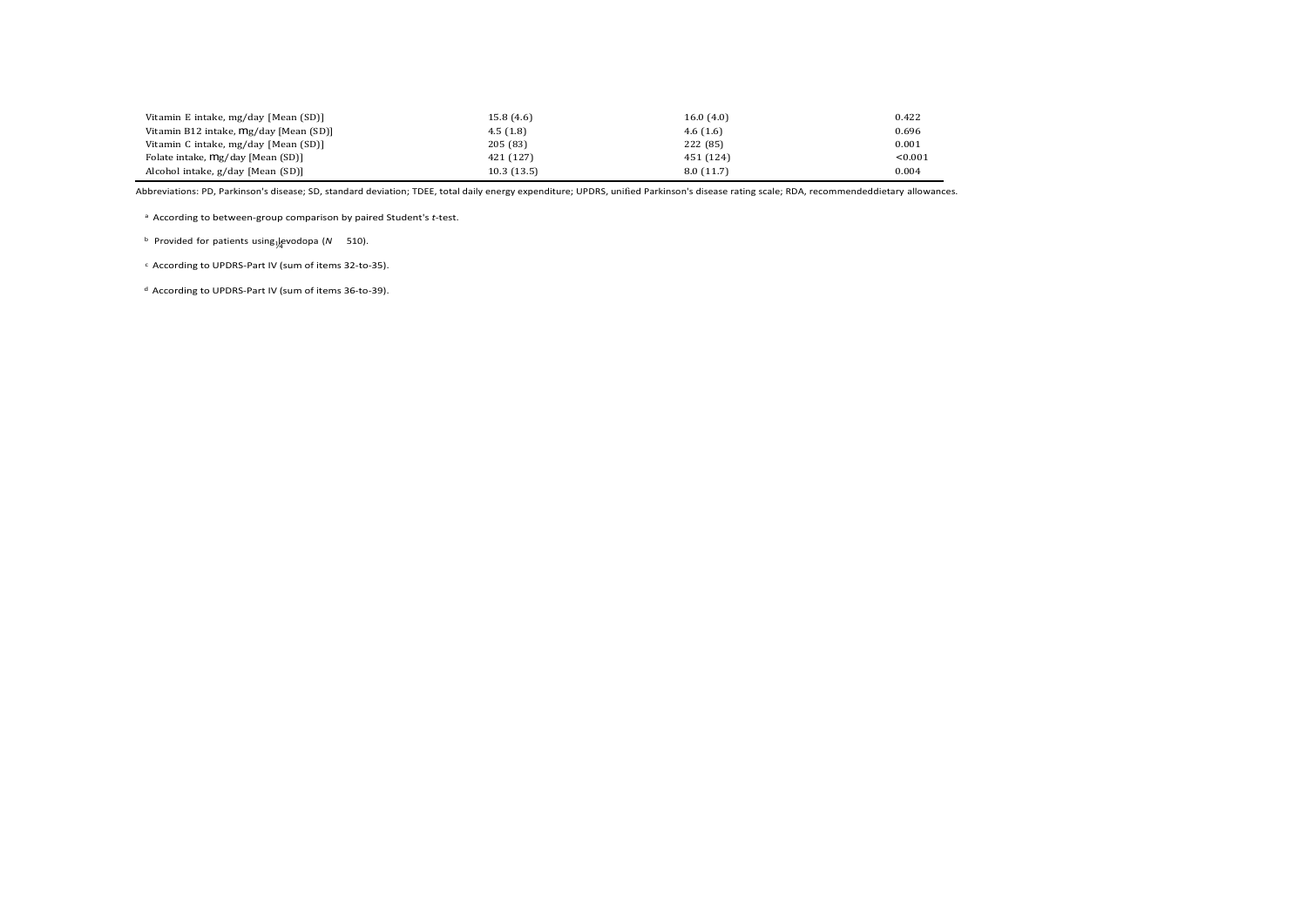#### **Table 2**

e

#### Characteristics of Parkinson's disease patients by disease duration (tertiles).

| Variable                                             | Disease duration         |                      |                           |                      |
|------------------------------------------------------|--------------------------|----------------------|---------------------------|----------------------|
|                                                      | $\leq$ 5 years (N ¼ 202) | 6e11 years (N ¼ 218) | $\geq$ 12 years (N ¼ 180) |                      |
| Male gender, $N$ (%)                                 | 104(51.5)                | 112 (51.4)           | 103 (57.2)                | 0.323a               |
| Age, years                                           | 67.6(9.8)                | 69.1 (9.2)           | 69.0 (9.2)                | 0.189a               |
| Disease duration, years                              | 3.0(1.6)                 | 8.1(1.7)             | 17.5(6.6)                 | < 0.001a             |
| HoehneYahr stage, Mean (SD)                          | $2.2(0.9)*$              | $2.4(0.9)*$          | $2.7(0.8)$ *              | < 0.001 <sup>b</sup> |
| Motor complication scored                            |                          |                      |                           |                      |
| Dyskinesias, <sup>e</sup> Mean [SD]                  | $0.5(1.4)^*$             | $1.1(1.7)$ *         | $1.9(1.9)*$               | < 0.001 <sup>b</sup> |
| OFF state, Mean [SD]                                 | $0.5(1.0)*$              | $1.0(1.3)*$          | $2.1(1.4)$ *              | < 0.001 <sup>b</sup> |
| Levodopa dose <sup>d</sup> , mg/day [Mean (SD)]      | 380 (156)                | 540 (304)            | 626 (291)                 | < 0.001 <sup>b</sup> |
| mg/kg/day [Mean (SD)]                                | 5.3(2.2)                 | 7.9(5.0)             | 9.4(4.9)                  | < 0.001 <sup>b</sup> |
| Body weight, kg [Mean (SD)]                          | 73.1 (15.5)              | 72.2 (17.0)          | 70.0 (16.0)               | 0.046 <sup>b</sup>   |
| Body mass index, kg/m <sup>2</sup> [Mean (SD)]       | 26.6(4.6)                | 26.5(4.8)            | $25.5(4.7)$ *             | 0.040 <sup>b</sup>   |
| Resting energy expenditure, kcal/day [Mean (SD)]     | 1412 (256)               | 1387 (269)           | 1349 (246)                | 0.044 <sup>b</sup>   |
| Physical activity level [Mean (SD)]                  | 1.42(0.13)               | 1.40(0.12)           | 1.39(0.11)                | 0.048 <sup>b</sup>   |
| Total daily energy expenditure, kcal/day [Mean (SD)] | 2005 (398)               | 1942 (421)           | 1875 (384)                | 0.040 <sup>b</sup>   |
| kcal/kg/day [Mean (SD)]                              | 27.4(2.5)                | 26.9(2.6)            | 26.8(2.5)                 | 0.050 <sup>b</sup>   |
| Calorie intake, kcal/day [Mean (SD)]                 | 2166 (554)               | 2224 (542)           | 2362 (564)*               | 0.002 <sub>b</sub>   |
| kcal/kg/day [Mean (SD)]                              | 29.6(9.9)                | 30.8(10.7)           | 33.7 (11.4)*              | < 0.001 <sup>b</sup> |
| Protein intake, g/day [Mean (SD)]                    | 80.3 (19.3)              | 80.3 (19.3)          | 83.0 (18.1)*              | 0.006 <sup>b</sup>   |
| g/kg/day [Mean (SD)]                                 | 1.1(0.3)                 | 1.1(0.4)             | $1.2(0.4)$ *              | < 0.001 <sup>b</sup> |
| Constipation, N (%)                                  | 72 (35.6)                | 111 (50.9)v          | 98 (54.4) v               | < 0.001c             |

<span id="page-17-1"></span><sup>a</sup> According to Fisher's exact test (categorical variables) or one-way analysis of variance (continuous variables).

<span id="page-17-5"></span>**b** According to sex and age-adjusted analysis of covariance (\* significantly different from the other groups by Bonferroni corrected pairwise comparison).

<span id="page-17-2"></span><sup>c</sup> For trend according to sex and age-adjusted logistic regression (y significantly different from the reference category [disease duration  $\leq$  5 years]).

<span id="page-17-4"></span><span id="page-17-3"></span>d Provided for patients using levodopa (*N* ¼ 510 e ≤5 years, *N* ¼ 150; 6e11 years, *N* ¼ 191; ≥12 years, *N* ¼ 169).

<span id="page-17-0"></span>According to UPDRS-Part IV (sum of items 32-to-35).

<sup>f</sup> According to UPDRS-Part IV (sum of items 36-to-39).